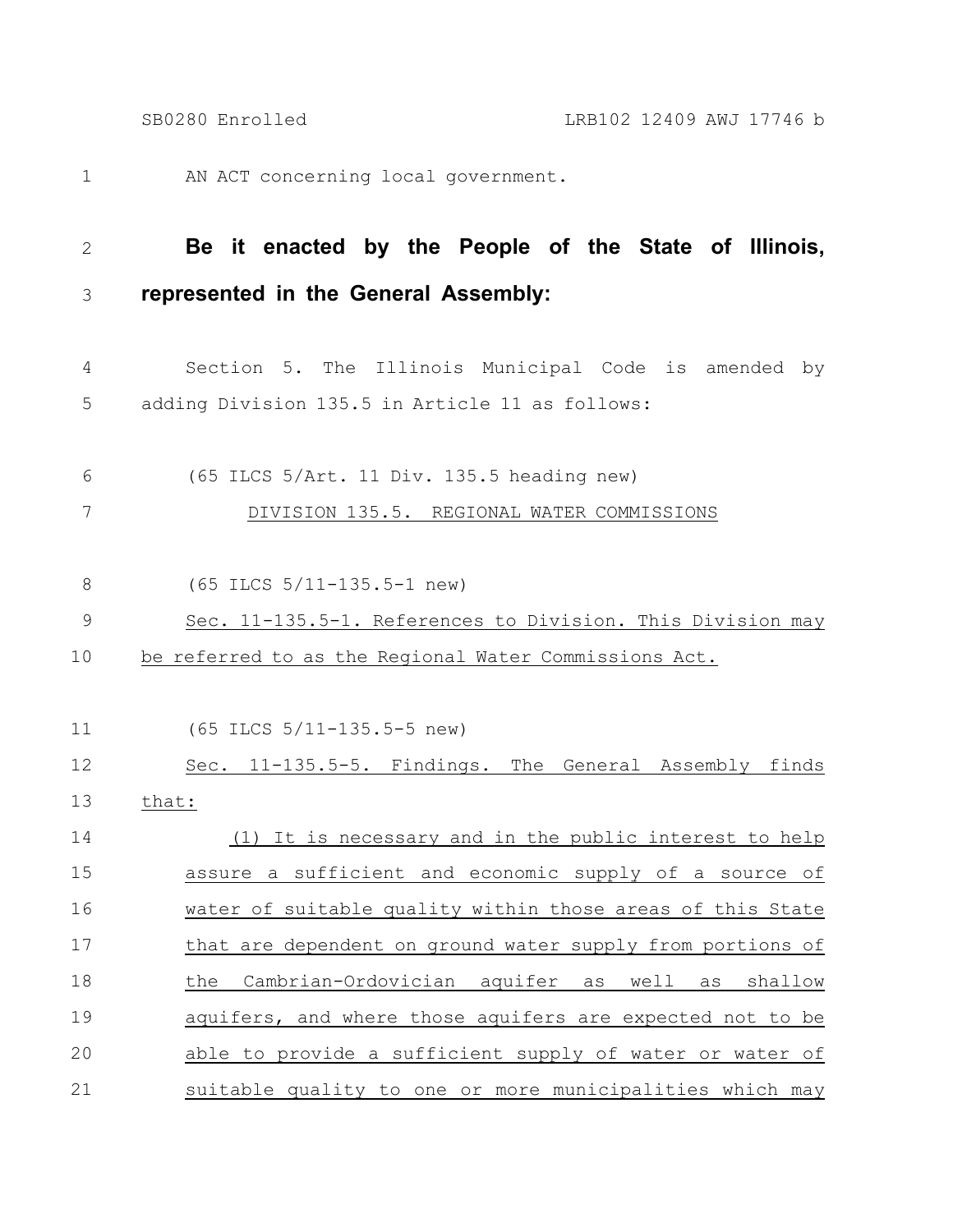SB0280 Enrolled - 2 - LRB102 12409 AWJ 17746 b

be located in more than a single county, and where, because of economic development and population growth and proximity to large urban centers, the health, safety, and welfare of the residents is threatened by the continuing reduction in the amount of ground water and quality of ground water that can be obtained from the aquifers. 1 2 3 4 5 6

(2) Because of a need to provide such municipalities a continuing, available, and adequate source and supply of water on an economically viable basis, it is necessary and desirable to establish a different structure for municipalities in the affected region to jointly establish a source of water supply and the necessary waterworks and other supporting facilities as needed to provide a reliable, sustainable, and high-quality source of water on a cost-effective basis. 7 8 9 10 11 12 13 14 15

(3) It is not the intent of the General Assembly to interfere with the structure and operation of other water commissions and county water commissions already existing around the State on the effective date of this amendatory Act of the 102nd General Assembly or to interfere with the power of municipalities to provide for the retail distribution of water to its residents or the customers of its water systems. 16 17 18 19 20 21 22 23

(4) It is in the State's best interest to provide for a sufficient and economic supply of water to such areas. 24 25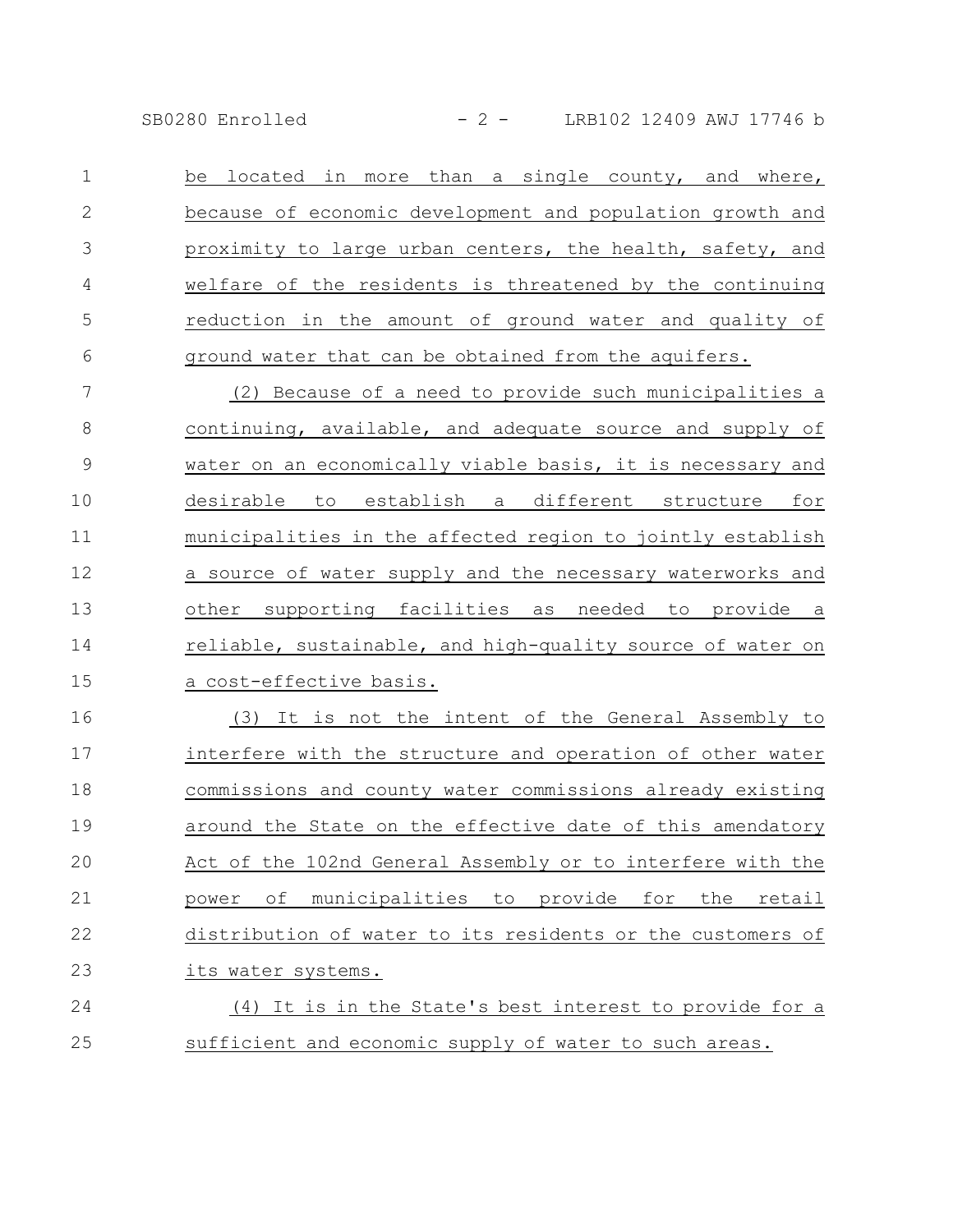SB0280 Enrolled - 3 - LRB102 12409 AWJ 17746 b

| 1  |                                                                | (65 ILCS 5/11-135.5-10 new) |  |          |  |                    |
|----|----------------------------------------------------------------|-----------------------------|--|----------|--|--------------------|
| 2  | Sec.                                                           | $11 - 135.5 - 10.$          |  | Regional |  | water commissions. |
| 3  | Municipalities may enter into joint efforts to acquire,        |                             |  |          |  |                    |
| 4  | develop, and operate a waterworks system or a common source of |                             |  |          |  |                    |
| .5 | supply of water, or both, through intergovernmental            |                             |  |          |  |                    |
| 6  | cooperation in a regional water commission as provided in this |                             |  |          |  |                    |
|    | Division.                                                      |                             |  |          |  |                    |

8

(65 ILCS 5/11-135.5-15 new)

Sec. 11-135.5-15. Establishment of commission; members; initial costs and funding. 9 10

(a) Establishment of commission. Two or more municipalities, at least one of which is located in whole or in part in the county of Cook, Kane, Kendall, Lake, McHenry, or Will and has 140,000 or more inhabitants at the time of establishment of a regional water commission, excluding cities of 500,000 or more inhabitants, may acquire, either by purchase or construction, a waterworks system or a common source of supply of water, or both, and may operate jointly a waterworks system or a common source of supply of water, or both, and improve and extend the same, as provided in this Division. The municipality meeting the requirement to have 140,000 or more inhabitants as required by this paragraph must have attained that population as of the effective date of this amendatory Act of the 102nd General Assembly. 11 12 13 14 15 16 17 18 19 20 21 22 23 24

The corporate authorities of the municipalities desiring 25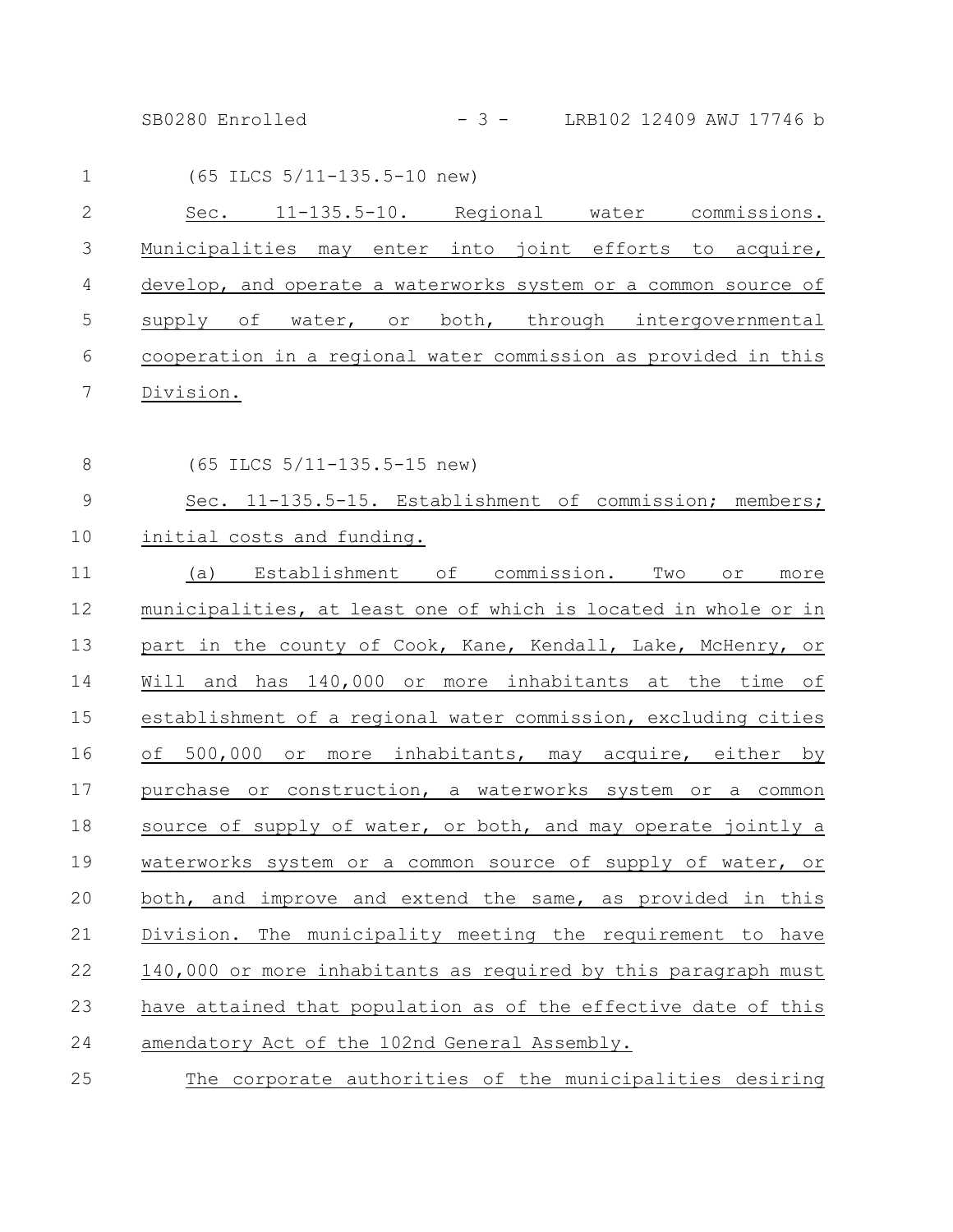SB0280 Enrolled - 4 - LRB102 12409 AWJ 17746 b

to avail themselves of the provisions of this Division shall establish a regional water commission by adopting an ordinance determining and electing to acquire and operate jointly a waterworks system or a common source of supply of water, or both, as the case may be, and approving an intergovernmental agreement among the municipalities establishing the regional water commission. This agreement may be amended at any time upon the adoption of concurring ordinances by the corporate authorities of all member municipalities. 1 2 3 4 5 6 7 8 9

(b) Addition or withdrawal of members; dissolution. The agreement may provide for additional municipalities to join the commission upon adoption of an ordinance by the corporate authorities of the joining municipality and, upon such consents, conditions, and approvals of the board of commissioners and of existing member municipalities as shall be provided in the agreement. The agreement shall provide the manner and terms on which a municipality may withdraw from membership in the commission and on which the commission may terminate and dissolve in whole or in part. 10 11 12 13 14 15 16 17 18 19

(c) Filing of agreement. Promptly upon entering into the agreement or any amendment to it, a copy of such agreement or amendment shall be filed in the office of the Secretary of State. Promptly upon the addition or withdrawal of a municipality, or, upon the dissolution of the commission, that fact shall be certified by an officer of the commission to the Secretary of State. 20 21 22 23 24 25 26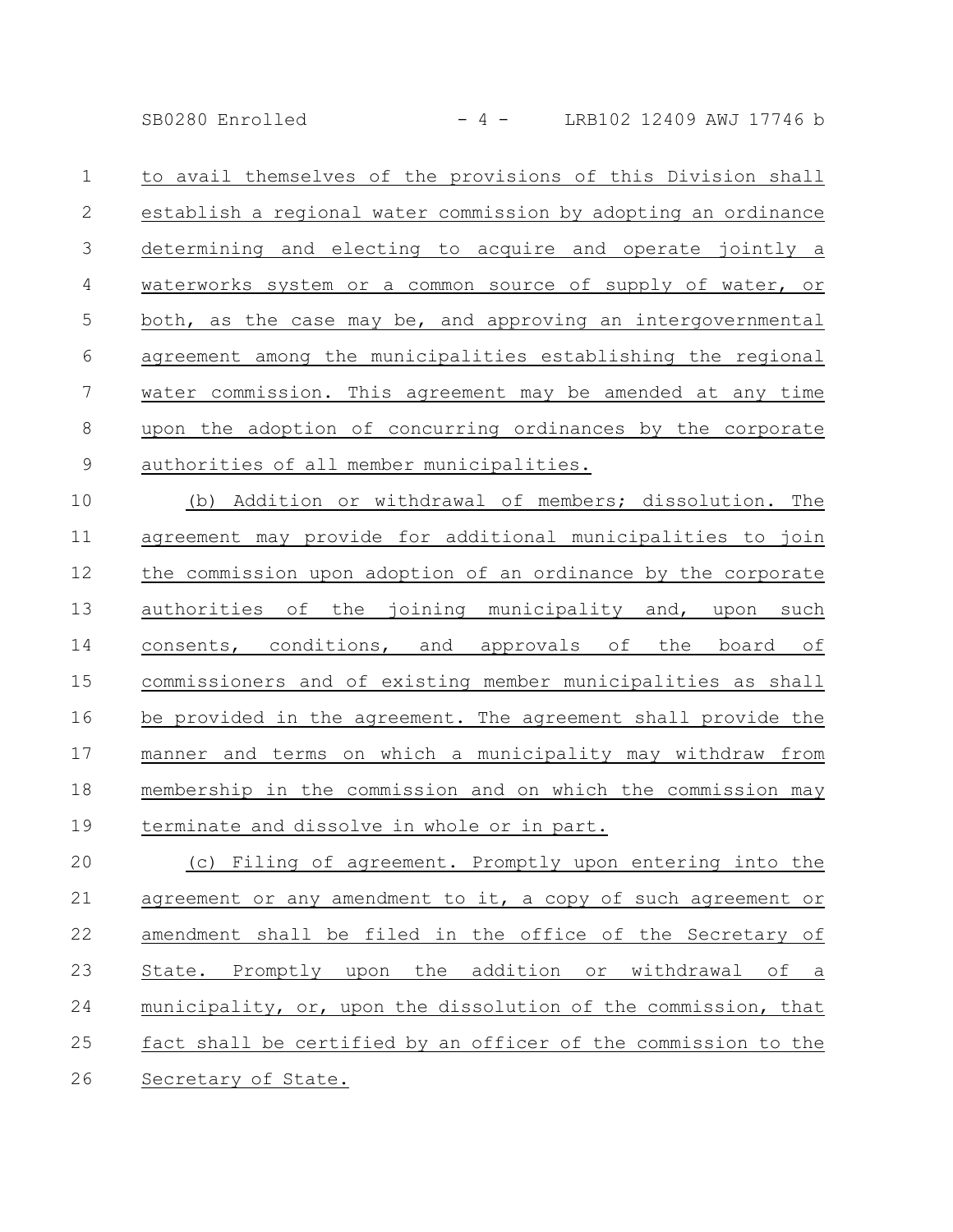SB0280 Enrolled - 5 - LRB102 12409 AWJ 17746 b

| $\mathbf 1$    | (d)<br>Development costs. A municipality whose corporate       |
|----------------|----------------------------------------------------------------|
| $\mathbf{2}$   | authorities adopted an ordinance and approved an               |
| 3              | intergovernmental agreement to acquire and operate jointly a   |
| 4              | waterworks system or a common source of supply of water, or    |
| 5              | the<br>case may be, under the provisions of this<br>both, as   |
| 6              | Division, may from time to time pay, advance, or obligate      |
| $\overline{7}$ | itself to the commission to bear a proportionate share of the  |
| 8              | development costs, including principal and interest, of any    |
| $\overline{9}$ | project proposed by the commission, including plans,           |
| 10             | feasibility reports, and engineering, even if the project is   |
| 11             | never constructed or water is never supplied by the commission |
| 12             | to such municipality.                                          |
| 13             | Whenever the corporate authorities of a municipality           |
| 14             | determine that the municipality will pay, advance, or be       |
| 15             | obligated for its proportionate share of development costs as  |
| 16             | provided in this subsection, they shall adopt an ordinance     |
| 17             | declaring their intention that the municipality will do so,    |
| 18             | fix the maximum amount of the municipality's share of the cost |
| 19             | the municipality proposes to pay or that the municipality will |
| 20             | advance or to obligate the municipality for, the period over   |
| 21             | which it is proposed to pay the obligation (not exceeding 10   |
| 22             | years), and the maximum amount to be paid annually, if such    |
| 23             | obligation is to be paid in installments. The time of payment  |
| 24             | of any such installment obligation may be extended for a       |
| 25             | period not exceeding 10 years from the final maturity date of  |
| 26             | the original obligation. On and after the date such ordinance  |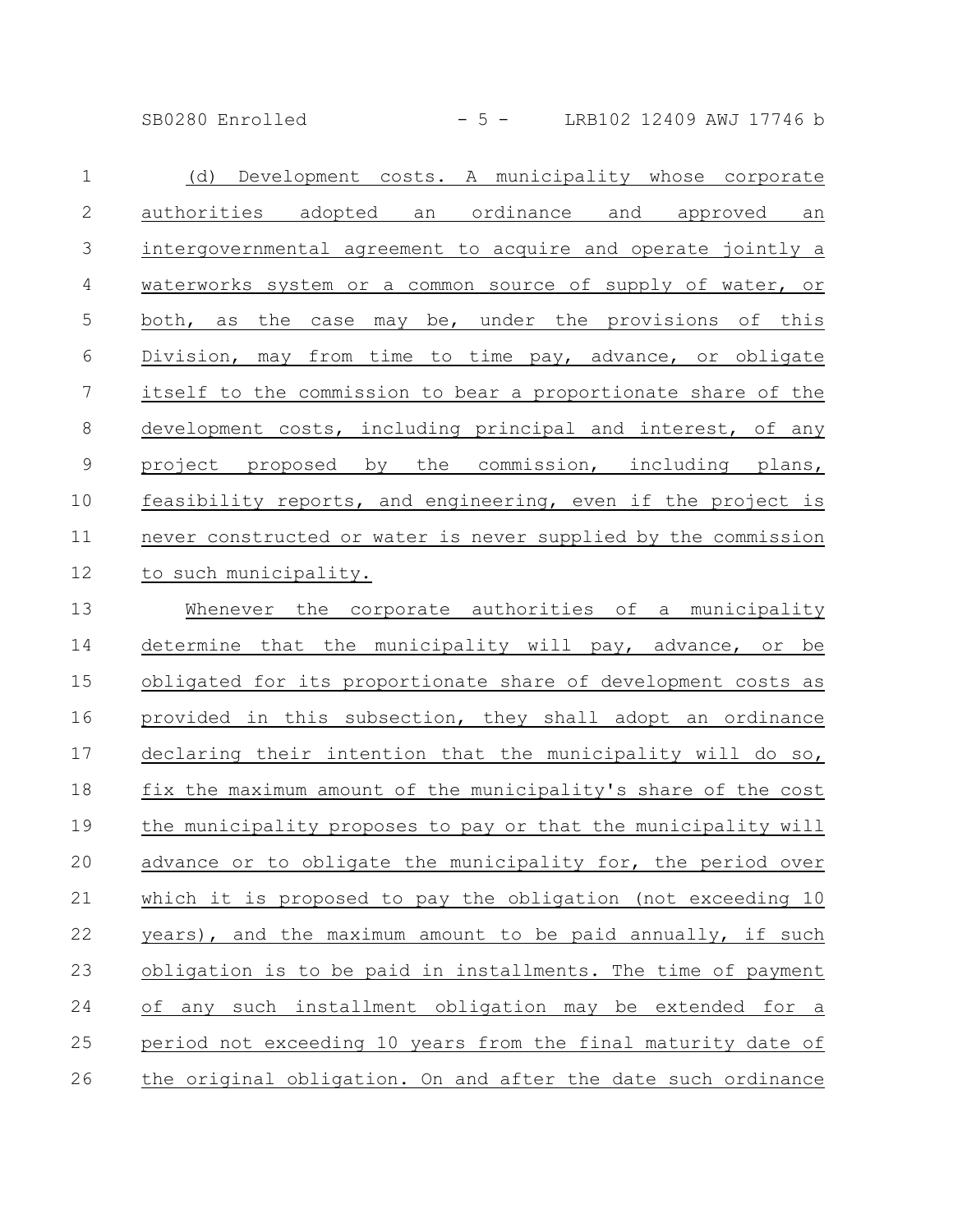SB0280 Enrolled - 6 - LRB102 12409 AWJ 17746 b

becomes effective, the municipality shall include an amount sufficient to pay the annual installments of its obligation each year in the next succeeding appropriation ordinances. The commission may require that if any such municipality whose corporate authorities determined to pay, to advance, or to obligate the municipality to the commission for development costs defaults in such payments, advances, or obligations, then the remaining municipalities whose corporate authorities have determined to pay, to advance, or to obligate the respective municipalities to the commission for development costs will be required to pay for all or a portion of the payments, advances by, or obligations of the defaulting municipality. No prior appropriation shall be required for the corporate authorities of a municipality to authorize the payments, advances, or obligations herein provided for. 1 2 3 4 5 6 7 8 9 10 11 12 13 14 15

Whenever the corporate authorities of a municipality have obligated the municipality for development costs as herein provided and after the effective date of the ordinance under which the municipality became obligated for a specific amount for development costs of a project and after approval of such obligation by the commission, the commission is authorized to borrow funds temporarily for payment of such development costs in advance of permanent financing. The commission may from time to time and pursuant to an appropriate ordinance or resolution borrow money and issue its interim notes to evidence borrowings for such purpose, including all necessary 16 17 18 19 20 21 22 23 24 25 26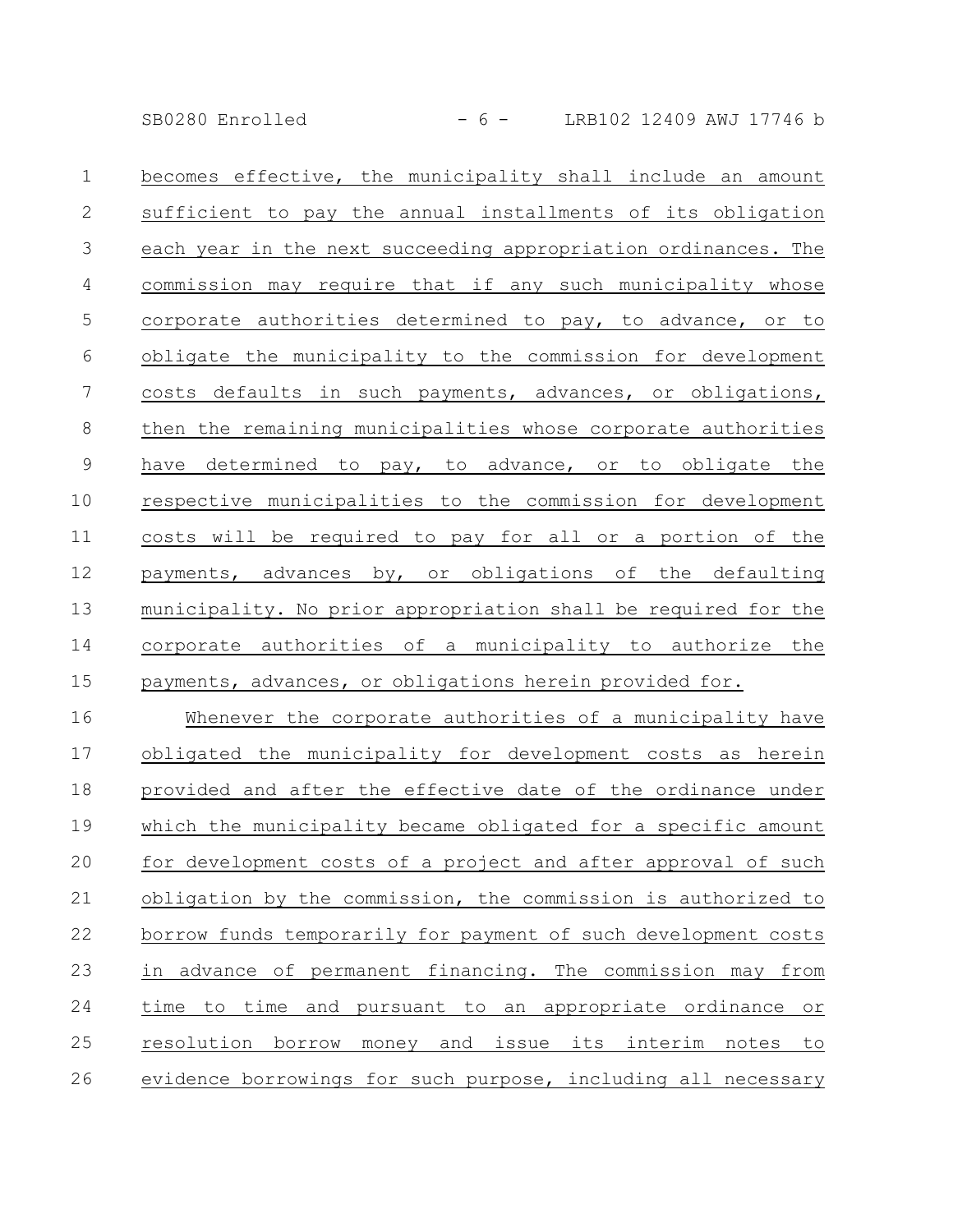SB0280 Enrolled - 7 - LRB102 12409 AWJ 17746 b

and incidental expenses in connection therewith. 1

An ordinance or resolution authorizing the issuance of such notes shall describe the project and the development costs to be undertaken and specify the principal amount, rate of interest as authorized under Section 2 of the Bond Authorization Act, and the maturity date, which shall coincide with the due date of the obligations or the installments thereof incurred by the respective municipalities pursuant to this Section not, however, to exceed 10 years from date. 2 3 4 5 6 7 8 9

Contemporaneously with the issuance of revenue bonds under Section 11-135.5-30, all outstanding interim notes issued for development costs of a project though they have not then matured shall be paid, both principal and interest to date of payment, from funds derived from the sale of revenue bonds for the permanent financing of any such project for which interim notes may have been issued and such interim notes shall be surrendered and cancelled, or, in the alternative, the commission may determine to pay such interim notes out of receipts from other sources available to the commission, including grants and loans. 10 11 12 13 14 15 16 17 18 19 20

Whenever a member municipality has incurred development costs for a project and has advanced funds or otherwise obligated itself for the payment of such costs, the commission is authorized to accept assignment of such debt instruments and the payment obligations thereunder and to thereafter make all necessary payments to meet such obligations out of 21 22 23 24 25 26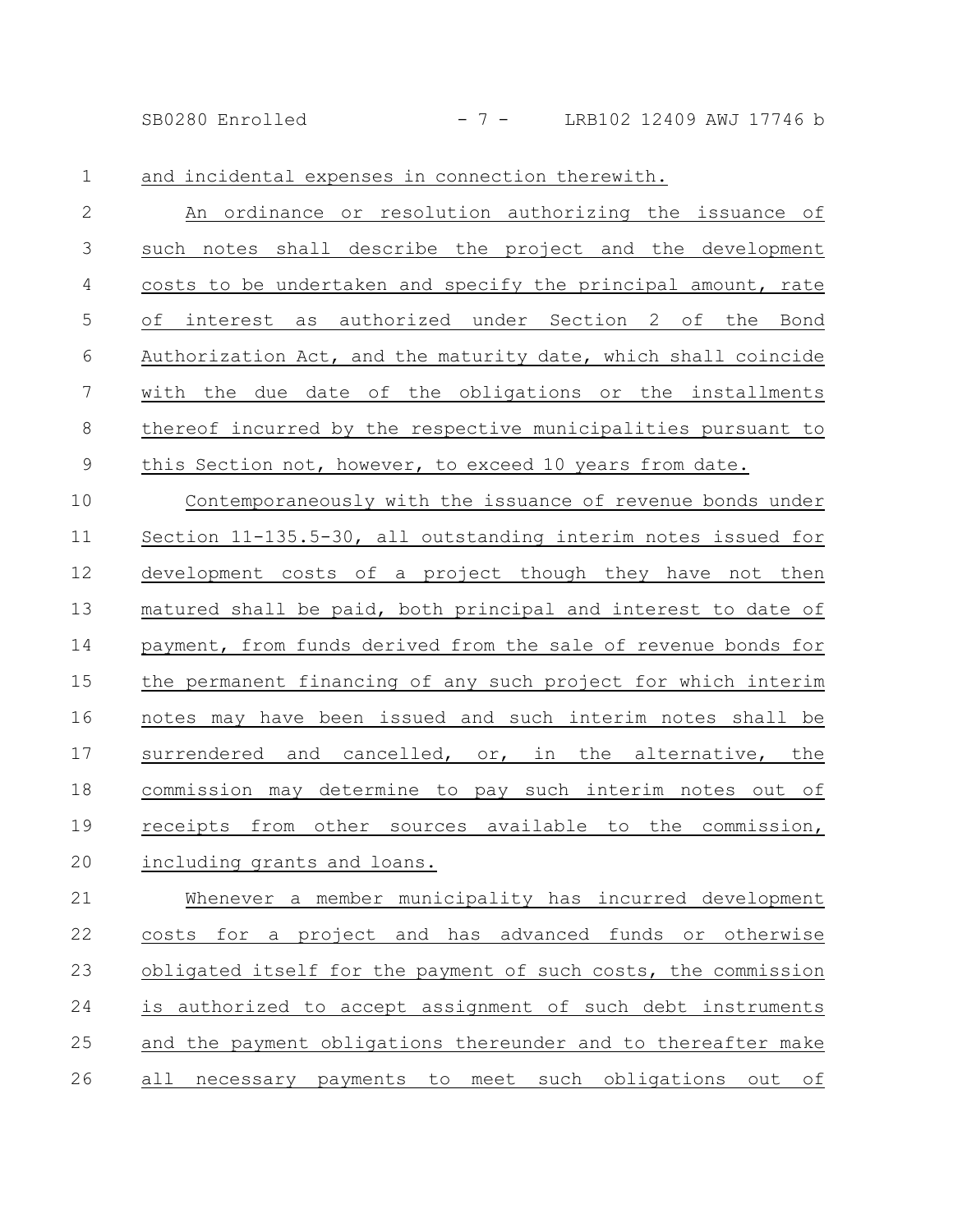SB0280 Enrolled - 8 - LRB102 12409 AWJ 17746 b

## receipts from other sources available to the commission, including grants and loans. 1 2

As used in this subsection, "development costs" means the costs of development of a project, including debt incurred and principal and interest payments, whether incurred by the commission or a member municipality. 3 4 5 6

(e) Construction and operating costs. A municipality, the corporate authorities of which adopted an ordinance and approved an intergovernmental agreement to acquire and operate jointly a waterworks system or a common source of supply of water, or both, as the case may be, under the provisions of this Division, may from time to time pay, advance, or obligate itself to the commission to bear a proportionate share of the construction and operating costs of any project proposed by the commission. 7 8 9 10 11 12 13 14 15

Whenever the corporate authorities of a municipality determine that the municipality will pay, advance, or be obligated for its proportionate share of construction or operating costs as above provided, they shall adopt an ordinance declaring their intention to do so, fix the maximum amount of the municipality's share of the cost it proposes to pay, to advance, or to obligate itself for, fix the period over which it is proposed to pay the obligation, and state the maximum amount to be paid annually, if such obligation is to be paid in installments. On and after the date such ordinance becomes effective, the municipality shall include an amount 16 17 18 19 20 21 22 23 24 25 26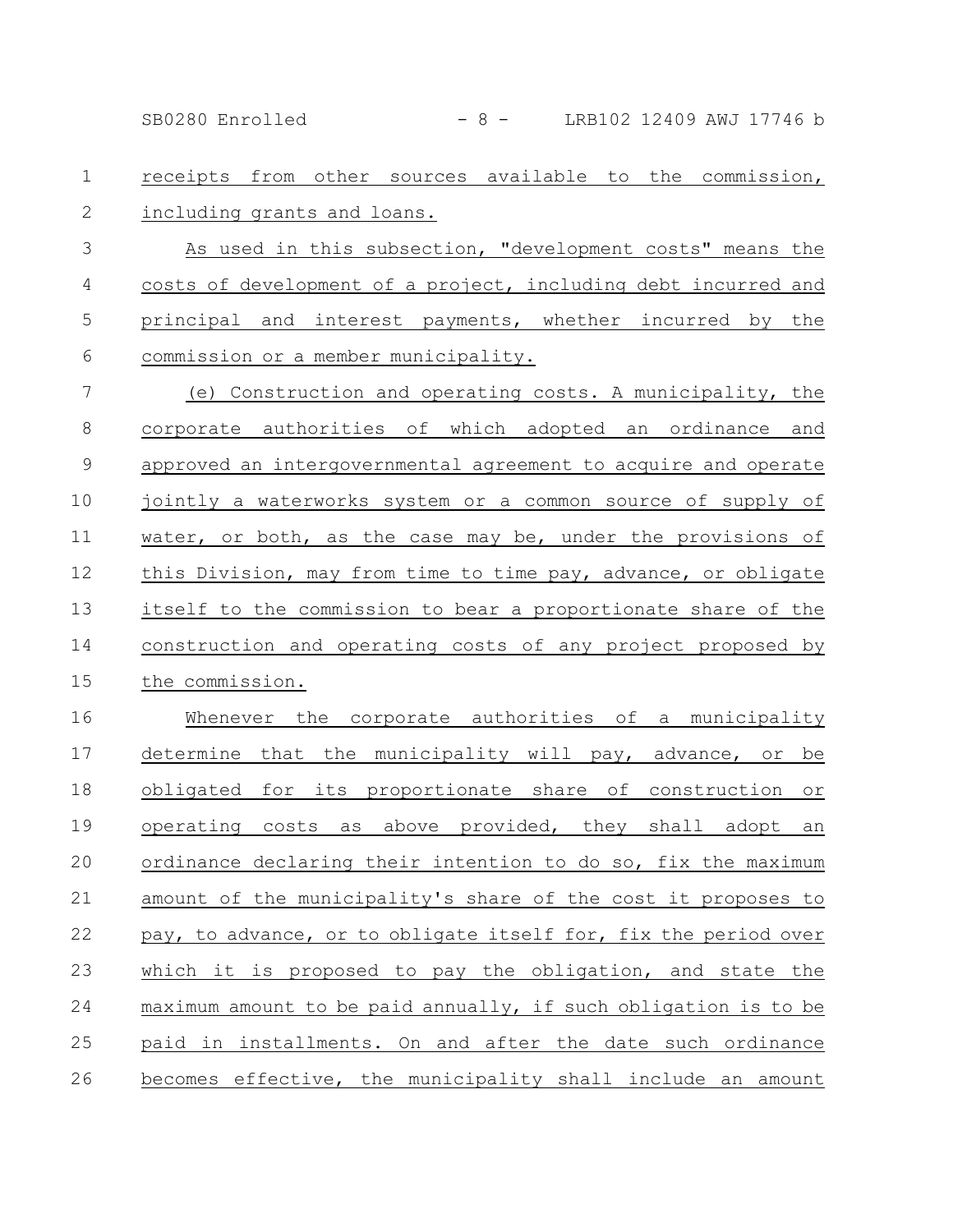SB0280 Enrolled - 9 - LRB102 12409 AWJ 17746 b

| $\mathbf{1}$    | sufficient to pay the annual installments of its obligation    |
|-----------------|----------------------------------------------------------------|
| $\mathbf{2}$    | each year in the next succeeding appropriation ordinances. The |
| $\mathcal{S}$   | commission may require that if any such municipality whose     |
| $\overline{4}$  | corporate authorities determined that the municipality will    |
| $\mathsf S$     | pay, advance, or be obligated to the commission for            |
| 6               | construction or operating costs defaults in such payments,     |
| $7\phantom{.0}$ | advances, or obligations, then the remaining municipalities    |
| $8\,$           | whose corporate authorities have determined that<br>the        |
| $\mathsf 9$     | municipality will pay, advance, or be obligated to<br>the      |
| 10              | commission for construction or operating costs will be         |
| 11              | required to pay for all or a portion of the payments, advances |
| 12              | by, or obligations of the defaulting municipality. No prior    |
| 13              | appropriation shall be required for the corporate authorities  |
| 14              | of a municipality to authorize the payments, advances, or      |
| 15              | obligations herein provided for.                               |
| 16              | Whenever a municipality, through its corporate                 |
| 17              | authorities, has paid, advanced, or obligated the municipality |
| 18              | for development, construction, or operating costs as herein    |
| 19              | provided, the commission may contract with the municipality,   |
| 20              | on such terms as may be agreed, for the repayment to the       |
| 21              | municipality by the commission of any payment or advance made  |
| 22              | by the municipality to the commission and to charge, in        |
| 23              | addition to all other charges and rates authorized under this  |
| 24              | Division, such rates and charges for water sold by the         |
| 25              | commission as<br>shall be necessary to provide for such        |

26 repayment. In addition, any payment or advance of such costs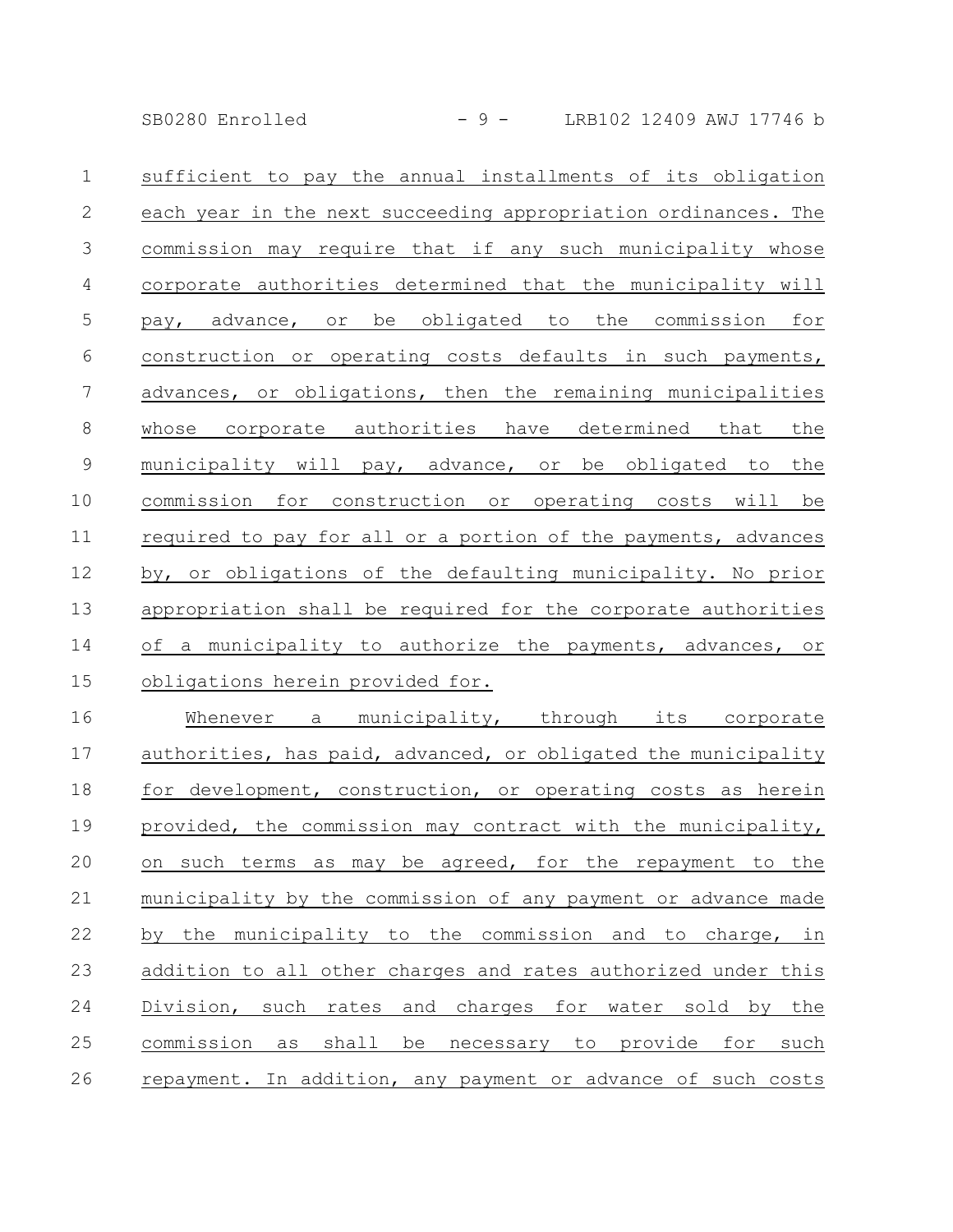SB0280 Enrolled - 10 - LRB102 12409 AWJ 17746 b

made by a municipality pursuant to this Section may be repaid by the commission to the municipality from the proceeds of revenue bonds authorized to be issued by the commission pursuant to this Division or, in the alternative, the commission may determine to pay all or part of such amounts out of receipts from other sources available to the commission, including grants and loans. 1 2 3 4 5 6 7

Whenever a member municipality has incurred construction and operating costs for a project and has advanced funds or otherwise obligated itself for the payment of such costs, the commission is authorized to accept assignment of such debt instruments and the payment obligations thereunder and to thereafter make all necessary payments to meet such obligations from the proceeds of revenue bonds authorized to be issued by the commission pursuant to this Division or, in the alternative, the commission may determine to pay all or part of such amounts out of receipts from other sources available to the commission, including grants and loans. 8 9 10 11 12 13 14 15 16 17 18

As used in this subsection, "construction and operating costs" means the costs of construction and operation of a project, including debt incurred and principal and interest payments, whether incurred by the commission or a member municipality. 19 20 21 22 23

(f) Commission facilities. A waterworks system or a common source of supply of water, or both, purchased or constructed by the commission: (1) may be located within or without the 24 25 26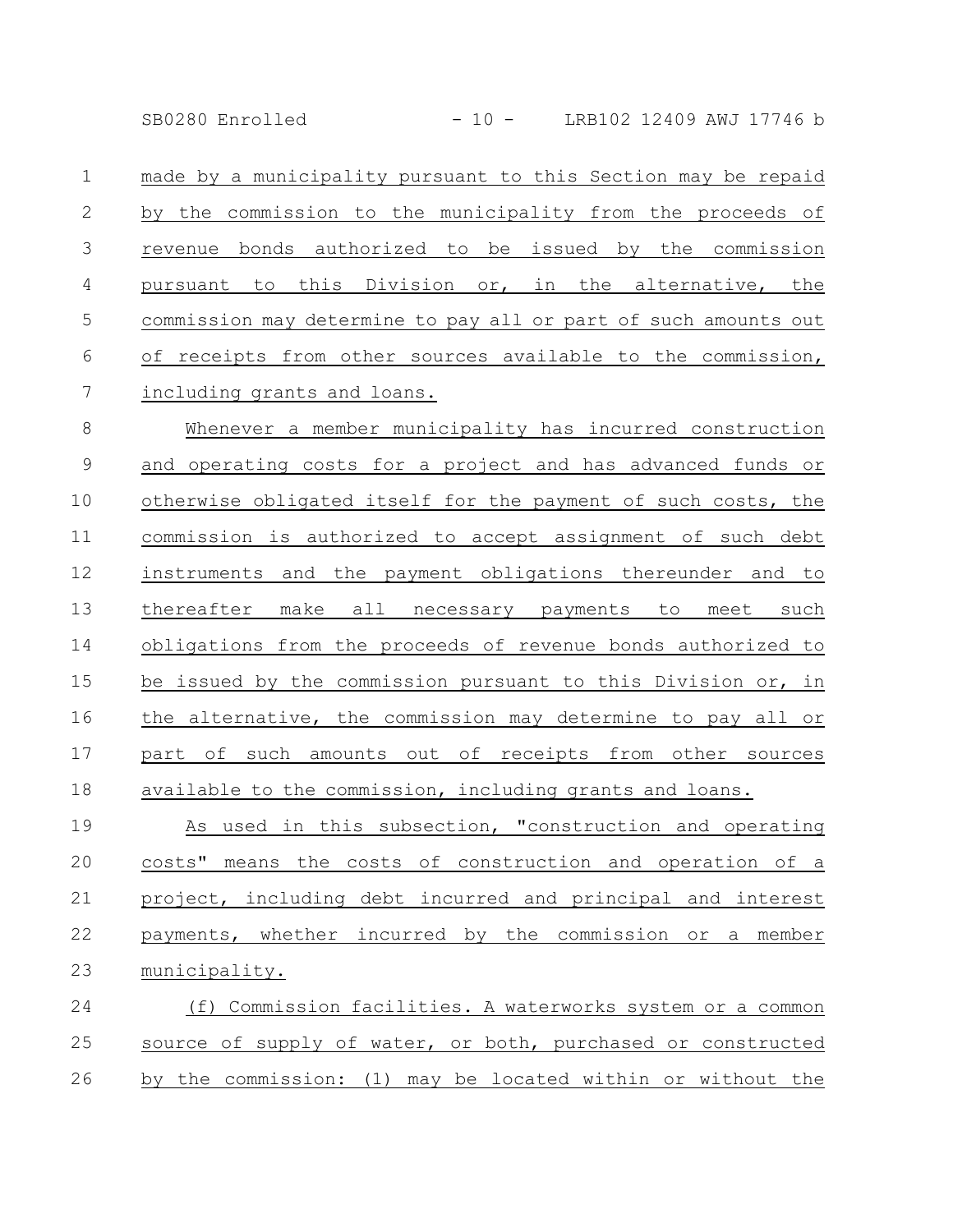SB0280 Enrolled - 11 - LRB102 12409 AWJ 17746 b

corporate limits of any member municipality; (2) may include, or may consist of, without limitation, facilities for receiving, storing, and transmitting water from any source for supplying water to member municipalities and other purchasers of water from the commission; and (3) may include, without limitation, facilities that are developed, acquired, constructed, extended, or improved by the commission that may at any time be owned by another unit of local government if such facilities will serve the waterworks system or provide a common source of supply of water for the commission. 1 2 3 4 5 6 7 8 9 10

(65 ILCS 5/11-135.5-20 new) Sec. 11-135.5-20. Board of commissioners. (a) Appointment of commissioners. Upon the adoption of an ordinance and intergovernmental agreement by the corporate authorities of a municipality under this Division, the mayor or president, with the approval of the corporate authorities, shall appoint a commissioner. (b) Commission. The commissioners so appointed by each of the municipalities shall constitute a commission and a municipal corporation and a public body politic and corporate with the powers and duties specified in this Division. The corporate name of the commission and its duration shall be provided in the agreement, and in such name the commission may contract and be contracted with and sue and be sued. The commissioners shall be collectively referred to as a board of 11 12 13 14 15 16 17 18 19 20 21 22 23 24 25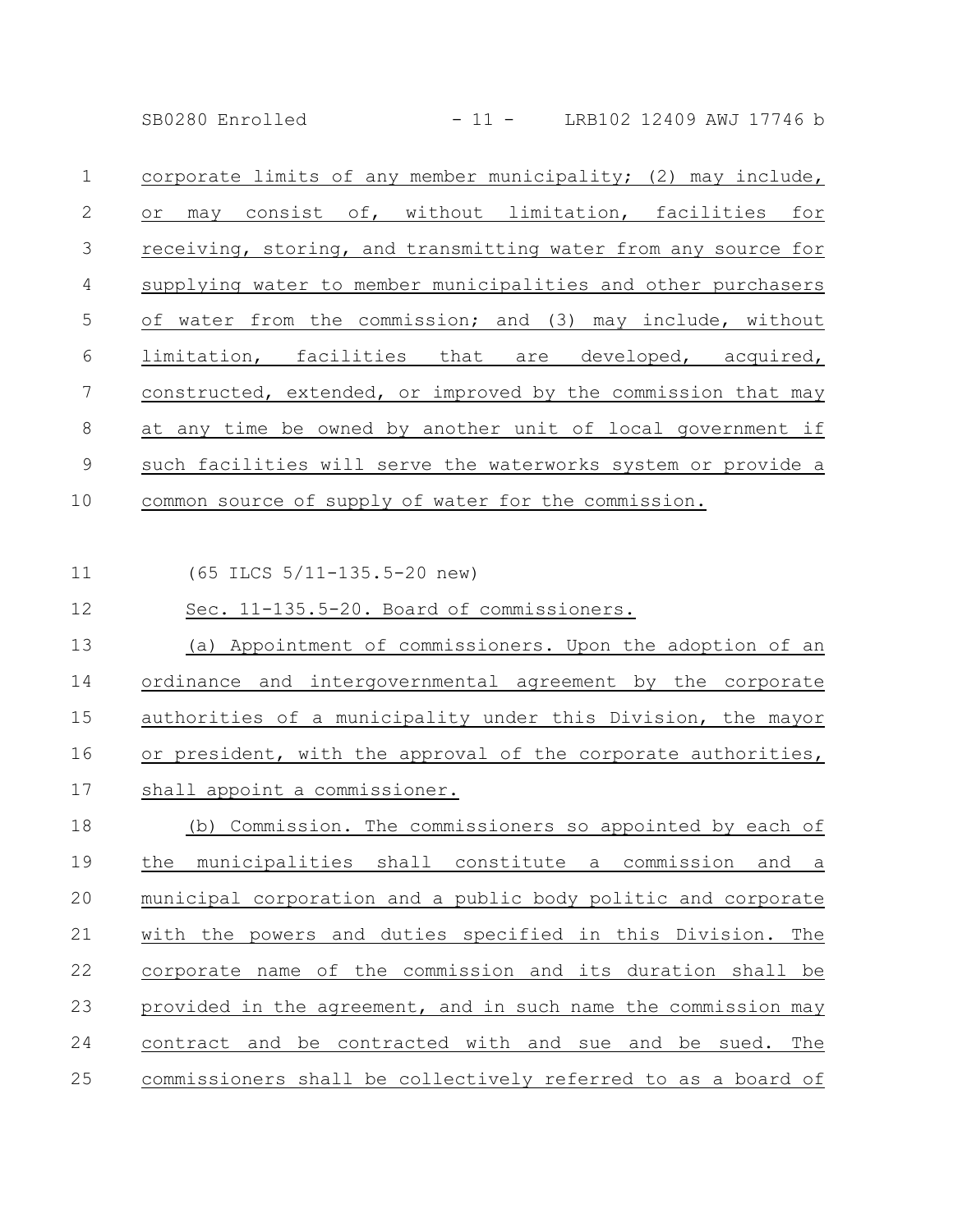SB0280 Enrolled - 12 - LRB102 12409 AWJ 17746 b

commissioners. 1

(c) Term; qualifications; compensation; bonds. Each commissioner appointed by a mayor or president shall be the mayor or president or an elected member of the corporate authorities of the municipality from which the appointment is made. The agreement establishing the commission shall specify the period during which a commissioner shall hold office and may provide for the appointment of alternate commissioners from member municipalities. No commissioner may receive any compensation for serving as commissioner. Each commissioner shall furnish a bond for the faithful performance of that commissioner's official duties. This bond shall not be less than \$5,000 and its costs shall be paid by the commission. (d) Removal; prohibited interests. Each commissioner may be removed by the corporate authorities of the municipality from which the commissioner was appointed for any cause for which any municipal officer may be removed. No commissioner or employee of the commission and no mayor, president, member of 2 3 4 5 6 7 8 9 10 11 12 13 14 15 16 17 18

the corporate authorities, or employee of any of the

municipalities shall be interested, directly or indirectly, in

any contract or job of work or materials, or the profits

thereof, or services to be performed for or by the commission.

misdemeanor. A conviction is cause for the removal of a person

(e) Violations. A violation of this Section is a Class C

from office or employment. 25

19

20

21

22

23

24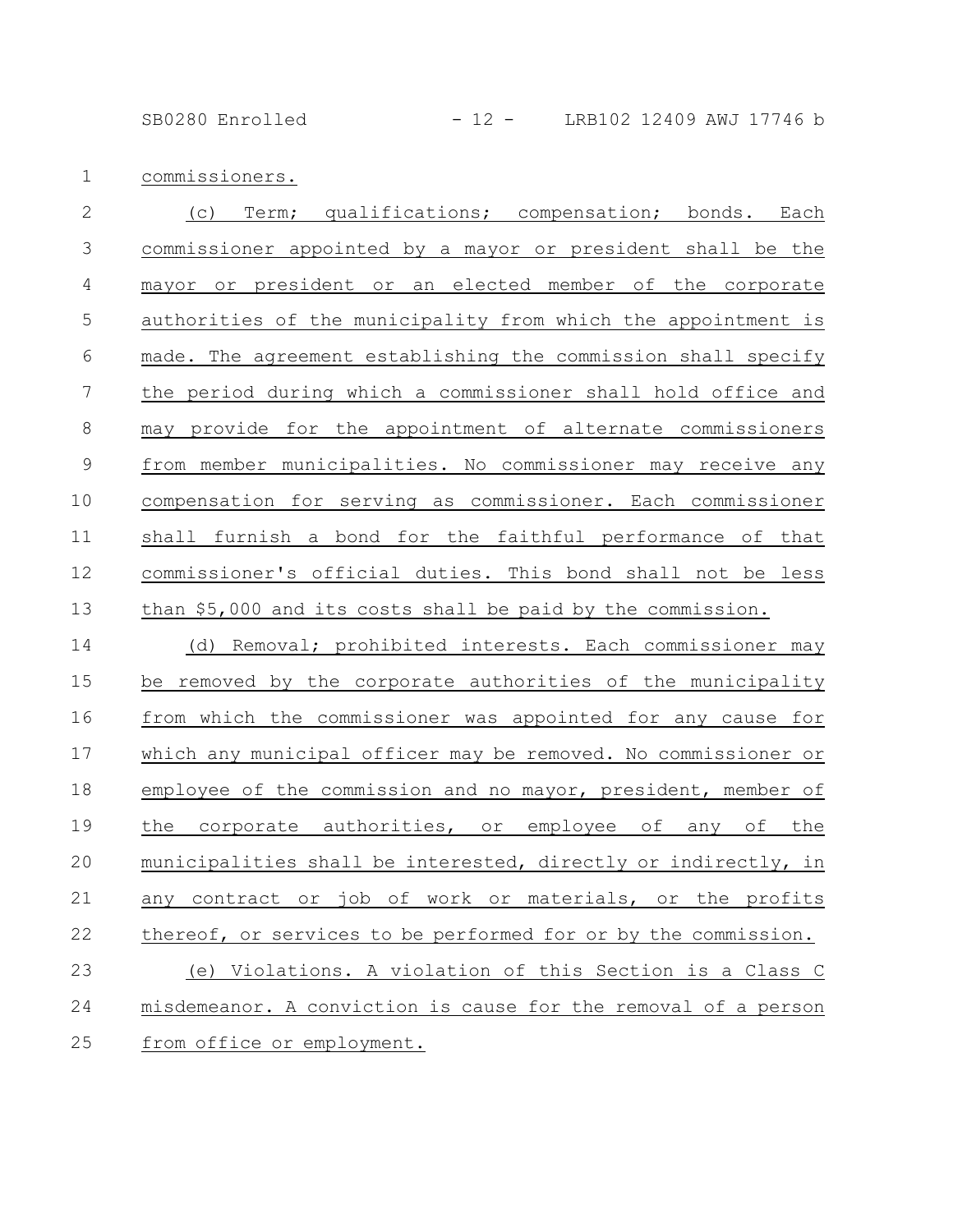SB0280 Enrolled - 13 - LRB102 12409 AWJ 17746 b

| $\mathbf{1}$   | (65 ILCS 5/11-135.5-25 new)                                     |
|----------------|-----------------------------------------------------------------|
| $\mathbf{2}$   | Sec. 11-135.5-25. Board organization and powers.                |
| $\mathfrak{Z}$ | (a) Organization of board. A commission shall organize by       |
| $\overline{4}$ | electing a chair from among its own members and shall elect     |
| 5              | persons, who need not be commissioners, to such other offices   |
| 6              | as shall be designated in the agreement. It shall adopt its own |
| 7              | bylaws, rules, and regulations and provide for its meetings.    |
| 8              | The commission has full and complete supervision, management,   |
| $\mathsf 9$    | and control of the waterworks system or the common source of    |
| 10             | supply of water, or both, as provided in the agreement and      |
| 11             | ordinances for acquiring and operating the same, and in their   |
| 12             | maintenance, operation, and extension. The board of             |
| 13             | commissioners shall determine the general policy of the         |
| 14             | commission, shall approve the annual budget, shall make all     |
| 15             | appropriations (which may include appropriations made at any    |
| 16             | time in addition to those made in any annual appropriation      |
| 17             | document), shall approve all contracts for the purchase or      |
| 18             | sale of water, shall adopt ordinances or resolutions providing  |
| 19             | for the issuance of bonds or notes by the commission, shall     |
| 20             | adopt its bylaws, rules, and regulations, and shall have such   |
| 21             | other powers and duties as may be prescribed in the agreement.  |
| 22             | Such agreement may further specify the voting and approval      |
| 23             | requirements for actions regarding the commission's powers and  |
| 24             | duties, including those powers and actions of the commission    |
| 25             | which shall be authorized only upon votes of greater than a     |
| 26             | majority of all commissioners or only upon consents of the      |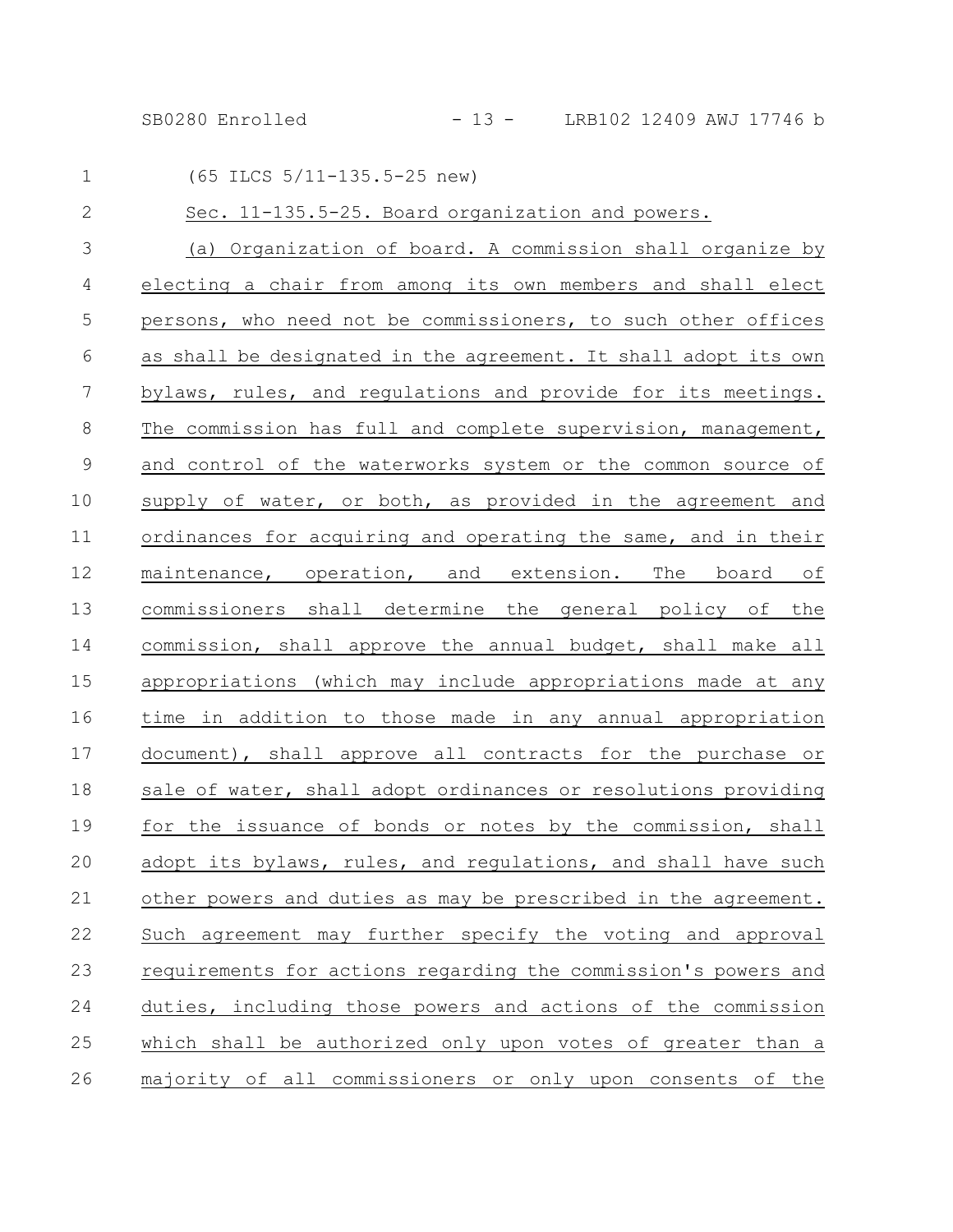SB0280 Enrolled - 14 - LRB102 12409 AWJ 17746 b

corporate authorities of a certain number of member municipalities, or both. 1 2

The agreement may provide for the establishment of a technical advisory committee to consist of a municipal employee member from each member municipality as designated by ordinance or other official action, from time to time by the corporate authorities of the member municipality, and having the qualifications as prescribed in the agreement, and also may provide for such functions and duties of the committee as will support the efficient administration and operation of the commission. 3 4 5 6 7 8 9 10 11

The board of commissioners may establish other committees from time to time, consisting of either members of the board or members who are municipal employees from each member municipality, in order to support the efficient administration and operation of the commission. 12 13 14 15 16

(b) Water contracts to acquire water supply. A commission may contract to acquire a supply of water on such terms and conditions as it finds in the best interests of the commission for a period not exceeding 101 years. A commission may contract with any person, corporation, political subdivision, municipal corporation, or other governmental or non-governmental entity for a supply of water, and any such political subdivision, municipal corporation, or other governmental entity is authorized to enter into such a contract with the commission. A commission may accept from a 17 18 19 20 21 22 23 24 25 26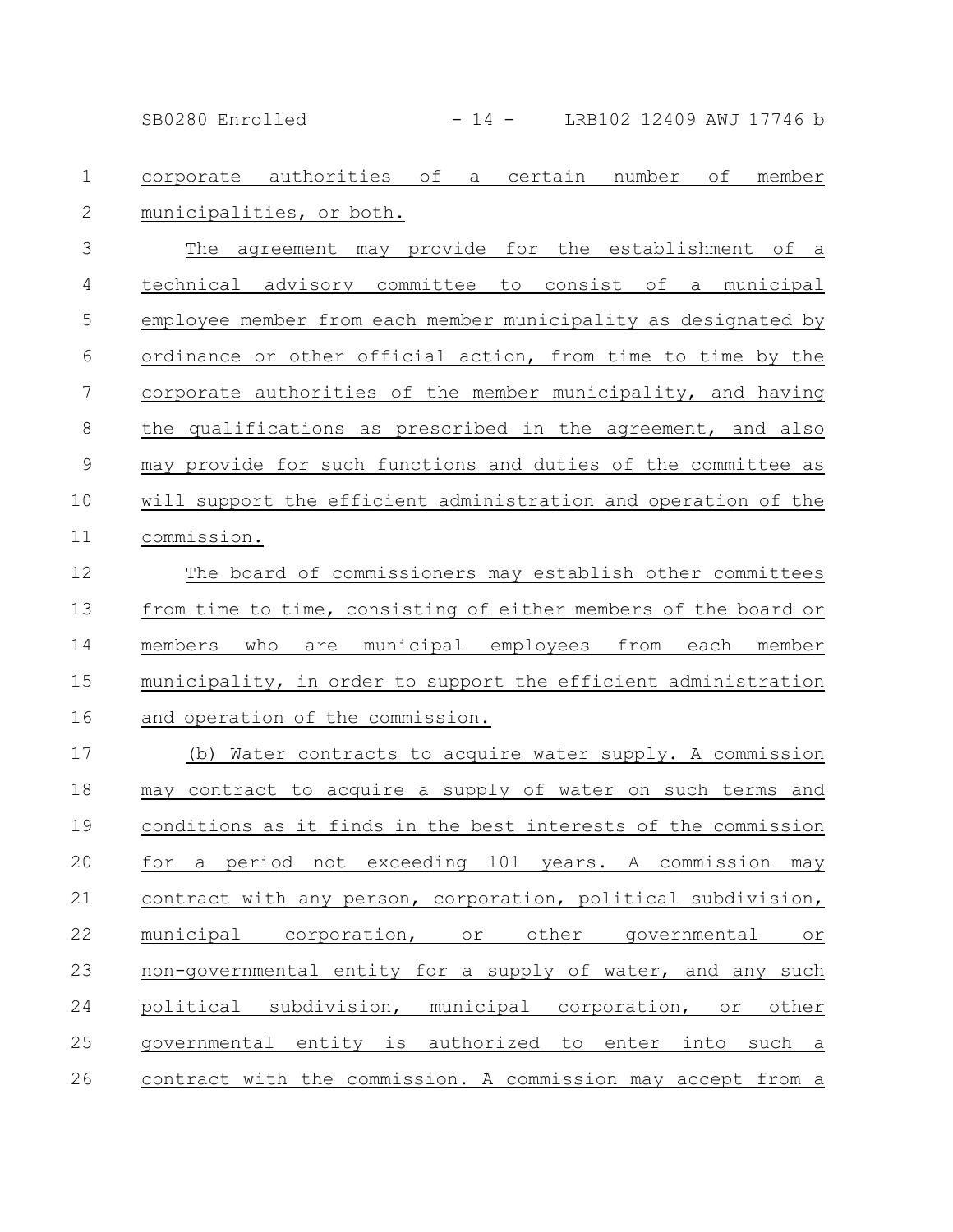SB0280 Enrolled - 15 - LRB102 12409 AWJ 17746 b

municipality that is a member of the commission the assignment of a contract to acquire a supply of water and to accept and perform the duties and obligations and make all payments required pursuant to such assigned contract. 1 2 3 4

A contract made by or assigned to a commission for a supply of water may contain provisions whereby the commission is obligated to pay for such supply of water without setoff or counterclaim and irrespective of whether such supply of water is ever furnished, made available, or delivered to the commission or whether any project for the supply of water contemplated by the contract is completed, operable, or operating and notwithstanding any suspension, interruption, interference, reduction, or curtailment of the supply of water from such project. 5 6 7 8 9 10 11 12 13 14

No prior appropriation shall be required before entering into or accepting assignment of such contract, and no appropriation shall be required to authorize payments to be made under the terms of the contract, notwithstanding any provision of this Code to the contrary. The contract shall not be a debt within the meaning of any statutory or constitutional limitations. 15 16 17 18 19 20 21

(c) Water contracts to provide water supply to members. The commission is authorized to contract with the municipalities which established the commission, and with other municipalities that have become members pursuant to the process established in the intergovernmental agreement, for a 22 23 24 25 26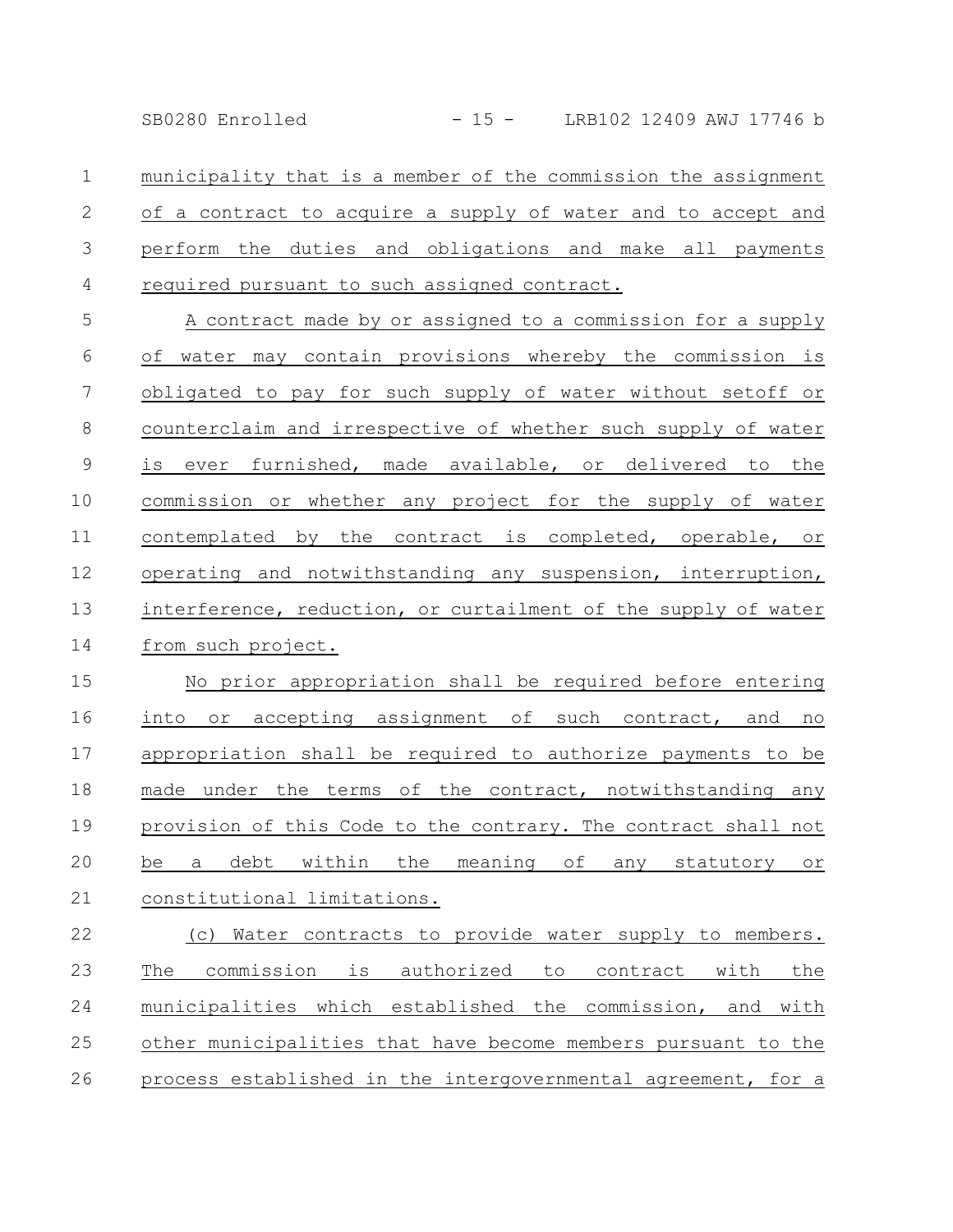supply of water to those municipalities, for a period not exceeding 101 years, and those municipalities are authorized to enter into such contracts with the commission. 1 2 3

Any such contract made by a commission and any such municipalities to supply water may contain provisions whereby the purchasing municipality is obligated to pay for such supply of water without setoff or counterclaim and irrespective of whether such supply of water is ever furnished, made available, or delivered to the purchasing municipality or whether any project for the supply of water contemplated by any such contract is completed, operable, or operating and notwithstanding any suspension, interruption, interference, reduction, or curtailment of the supply of water from such project. Any such contract may provide that if one or more of the other purchasers' defaults in the payment of its obligations under the contract or similar contract made with the supplier of the water, the remaining purchasers party to such contract or such similar contract shall be required to pay for all or a portion of the obligations of the defaulting purchaser. Each municipality that enters into such a contract shall be obligated and have the duty to include an amount sufficient to pay the annual amount of its obligation each year in the next succeeding appropriation ordinances. No prior appropriation shall be required for a municipality to authorize the payments, advances, or obligations provided for in such contracts or this subsection. 4 5 6 7 8 9 10 11 12 13 14 15 16 17 18 19 20 21 22 23 24 25 26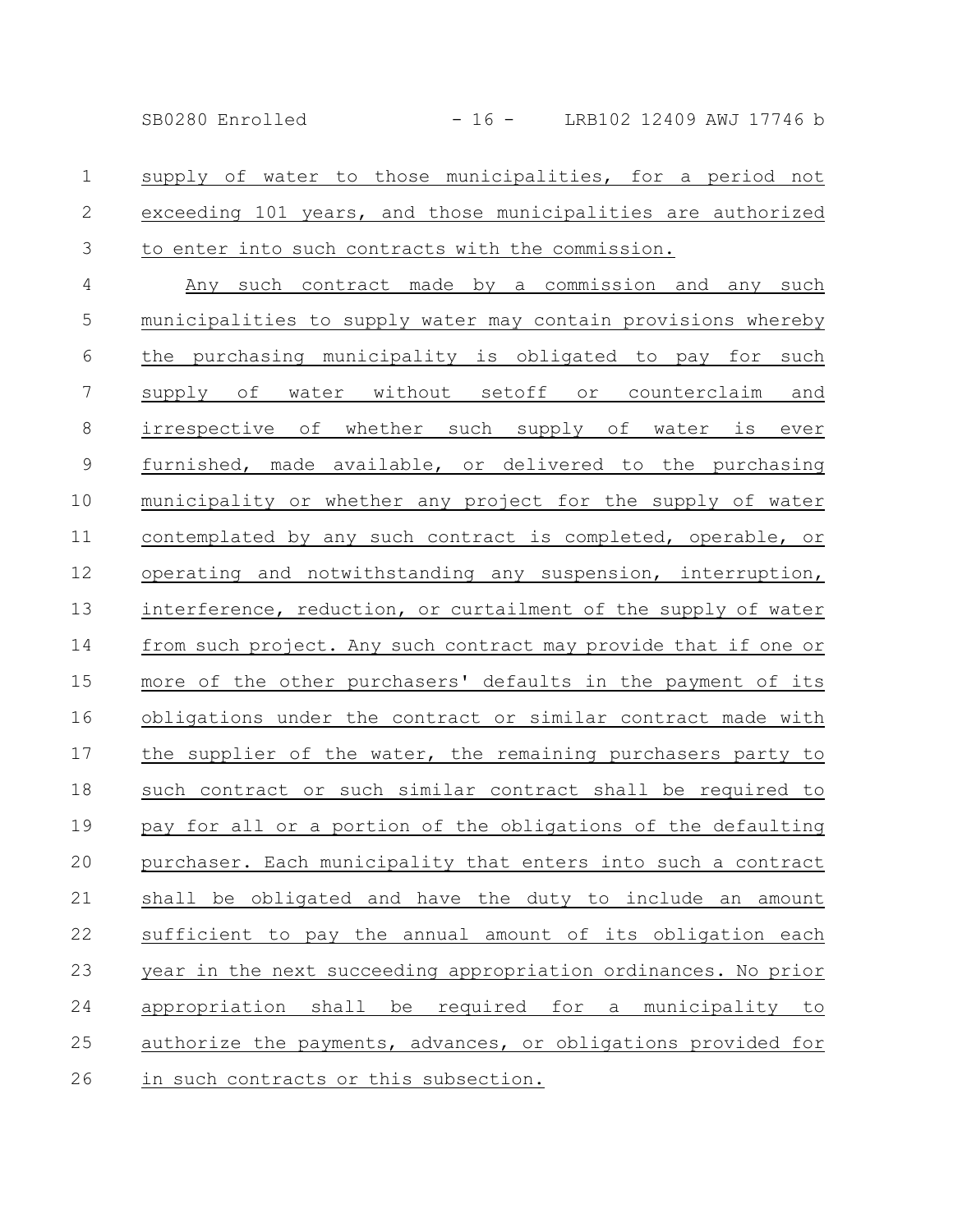SB0280 Enrolled - 17 - LRB102 12409 AWJ 17746 b

| $\mathbf{1}$    | (d) Water contracts to provide water supply to nonmembers      |
|-----------------|----------------------------------------------------------------|
| $\mathbf{2}$    | and extend system. A commission may supply water to and        |
| 3               | contract with a person, corporation, political subdivision,    |
| $\overline{4}$  | municipal corporation, or other governmental or                |
| 5               | non-governmental entity, in addition to the municipalities     |
| $\sqrt{6}$      | which have formed the commission and other municipalities that |
| $7\phantom{.0}$ | have become members pursuant to the process established in the |
| $\,8\,$         | intergovernmental agreement, and to construct water            |
| $\overline{9}$  | transmission and distribution lines within a radius of 25      |
| $10\,$          | miles outside the corporate limits of member municipalities    |
| 11              | for the purpose of furnishing water to any additional entities |
| 12              | which contract with the commission for a supply of water, upon |
| 13              | such payment, terms, and conditions as may be mutually agreed  |
| 14              | upon. Any such contract shall be a continuing, valid, and      |
| 15              | binding obligation of the purchaser for such period of years,  |
| 16              | not to exceed 40, as may be provided in such contract.         |
| 17              | Any such contract entered into to supply water to a            |
|                 |                                                                |

municipal corporation or political subdivision shall provide that the payments to be made thereunder shall be from the revenues to be derived by such municipality or political subdivision from the operation of the waterworks system or combined waterworks and sewer system of such municipality or political subdivision or from receipts from other sources available to the municipality or political subdivision, including grants and loans. Any such contract made by a commission and a purchaser that is such a municipal 18 19 20 21 22 23 24 25 26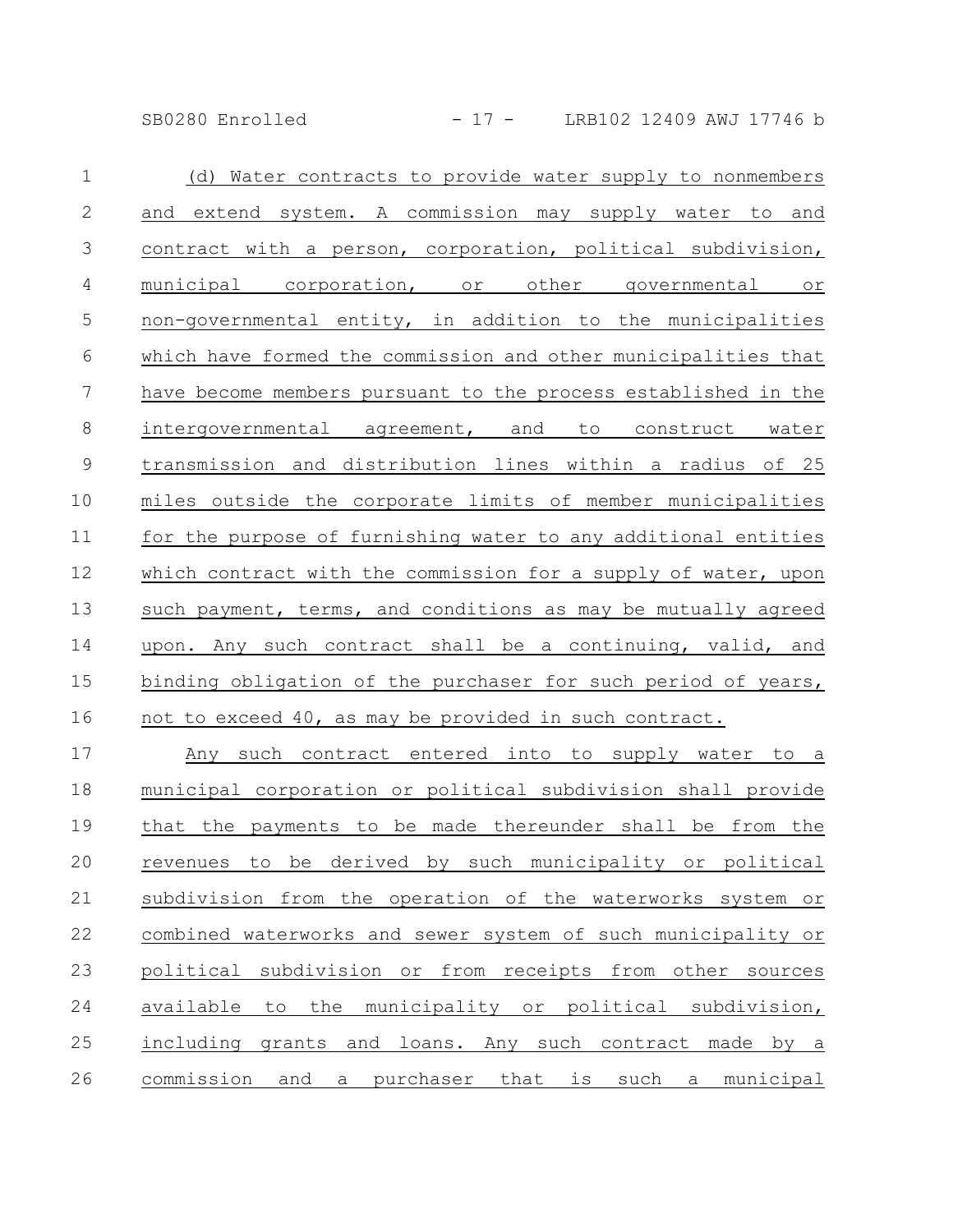SB0280 Enrolled - 18 - LRB102 12409 AWJ 17746 b

corporation or political subdivision to supply water may contain provisions whereby the purchaser is obligated to pay for such supply of water without setoff or counterclaim and irrespective of whether such supply of water is ever furnished, made available, or delivered to the purchaser or whether any project for the supply of water contemplated by any such contract is completed, operable, or operating and notwithstanding any suspension, interruption, interference, reduction, or curtailment of the supply of water from such project. The contract may provide that, if one or more of the other purchasers defaults in the payment of its obligations under such contract or similar contract made with the supplier of the water, the remaining purchasers party to such contract or such similar contract shall be required to pay for all or a portion of the obligations of the defaulting purchaser. Each municipal corporation or political subdivision that enters into such a contract shall be obligated and have the duty to include an amount sufficient to pay the annual amount of its obligation each year in the next succeeding appropriation ordinances. No prior appropriation shall be required for a municipality or political subdivision to authorize the payments, advances, or obligations provided for in such contracts or this subsection. Any such contract shall not be a debt within the meaning of any statutory or constitutional limitations. 1 2 3 4 5 6 7 8 9 10 11 12 13 14 15 16 17 18 19 20 21 22 23 24 25

(e) Additional powers. In addition to any other powers set 26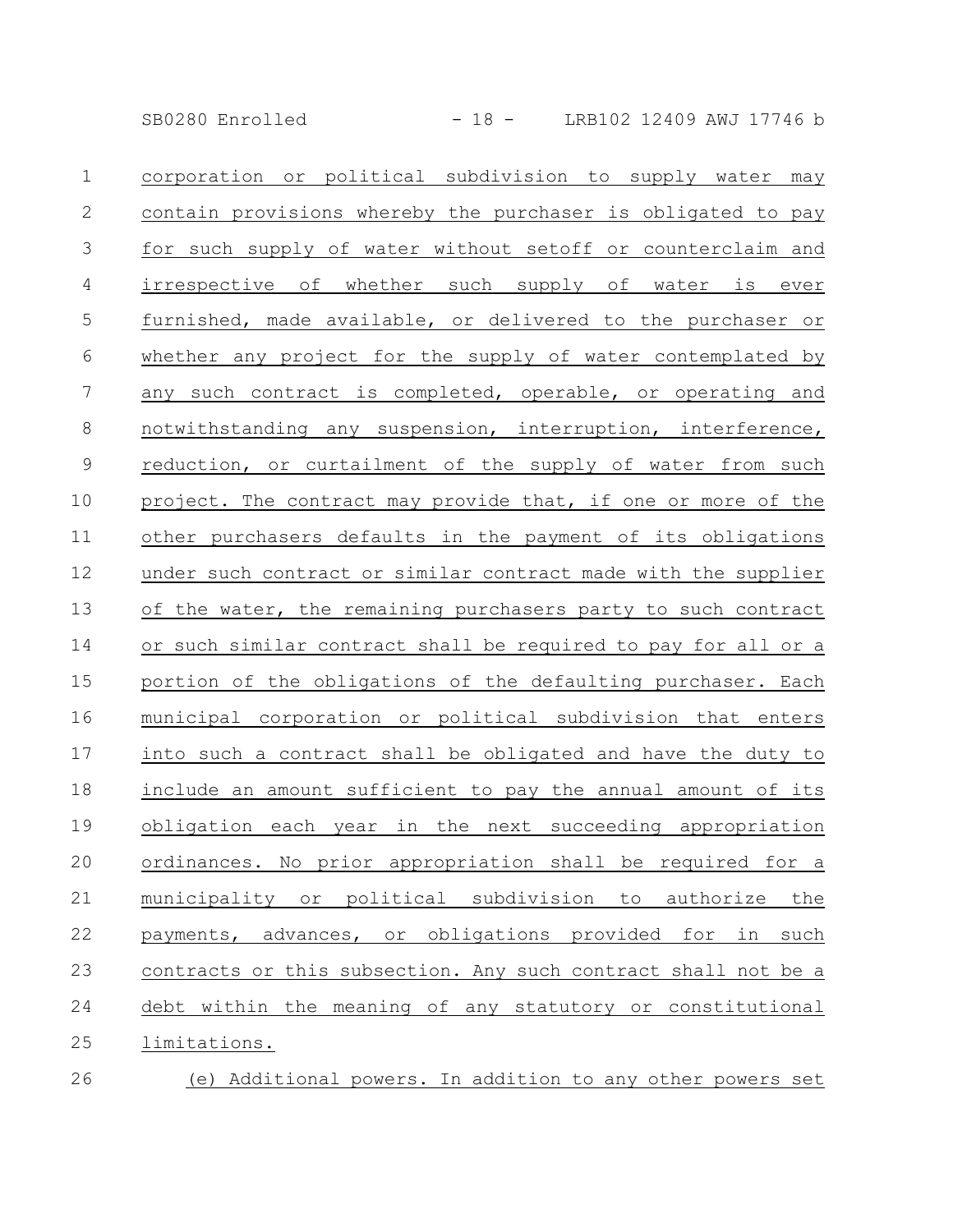SB0280 Enrolled - 19 - LRB102 12409 AWJ 17746 b

forth in this Division and in the agreement, a commission has the following powers: 1 2

(1) The power to enter into intergovernmental police assistance agreements with any municipality or county. (2) The power to enter into intergovernmental agreements with any unit of local government or other governmental entity in order to carry out the purposes for which the commission was formed. 3 4 5 6 7 8

(65 ILCS 5/11-135.5-30 new) 9

Sec. 11-135.5-30. Revenue bonds. 10

(a) Revenue bonds; power; purposes. A commission may from time to time issue its revenue bonds in such principal amounts as the commission deems necessary to provide sufficient funds to carry out any of its corporate purposes and powers, including, without limitation: developing, acquiring, constructing, extending, or improving a waterworks system or common source of supply of water, or any combination thereof; the funding or refunding of the principal of, redemption premium on, if any, and interest on bonds issued by it, whether or not such bonds or interest to be funded or refunded have or have not become due; the payment of engineering, legal, and other expenses, together with interest to a date one year subsequent to the estimated date of completion of the project; the establishment or increase of reserves to secure or to pay such bonds and interest thereon; the providing of working 11 12 13 14 15 16 17 18 19 20 21 22 23 24 25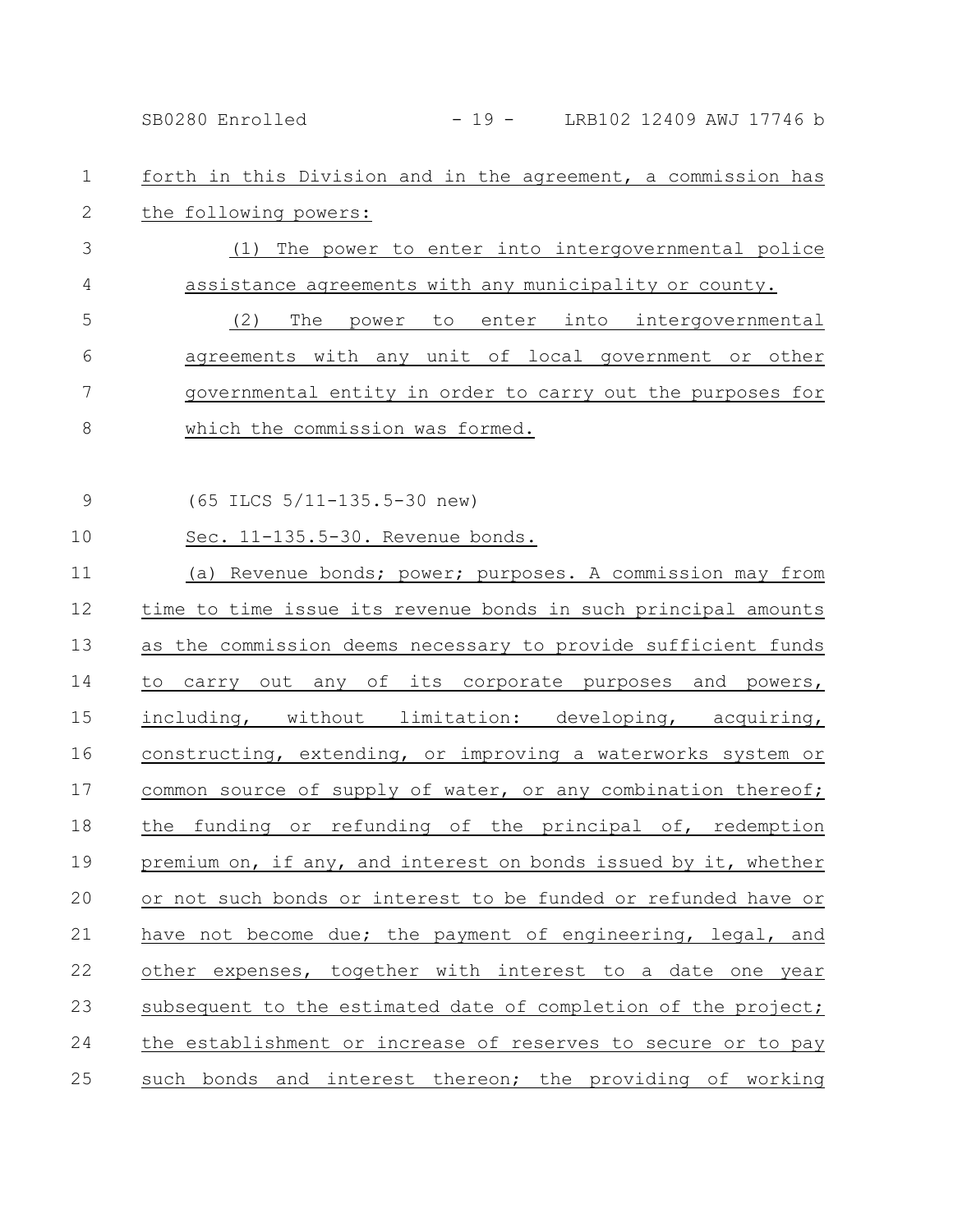SB0280 Enrolled - 20 - LRB102 12409 AWJ 17746 b

capital; and the payment of all other costs or expenses of the commission incident to and necessary or convenient to carry out its corporate purposes and powers. These bonds shall have all the qualities of negotiable instruments under the laws of this State and shall not constitute indebtedness of any of the municipalities constituting the commission. 1 2 3 4 5 6

(b) Source of payment. Every issue of bonds of a commission shall be payable out of the revenues to be derived pursuant to contracts with the specified municipalities and other purchasers of water or by virtue of the operation of any properties acquired or to be acquired or constructed. A commission may issue such types of bonds as it determines, including bonds as to which the principal and interest are payable from the revenues from one or more projects, or from an interest therein or a right to the products and services thereof, or from one or more revenue producing contracts made by the commission, or its revenues generally. Any such bonds may be additionally secured by a pledge of any grant, subsidy, contribution, or other revenue source from the United States, the State of Illinois, or any unit of local government, or any combination thereof. 7 8 9 10 11 12 13 14 15 16 17 18 19 20 21

(c) Receipt of funds by treasurer. Before the treasurer of the commission is entitled to receive the proceeds of the sale of such a bond issue, the treasurer shall supply a corporate surety bond in an amount equivalent to the amount of funds to be derived from the sale of the bonds, and, in addition 22 23 24 25 26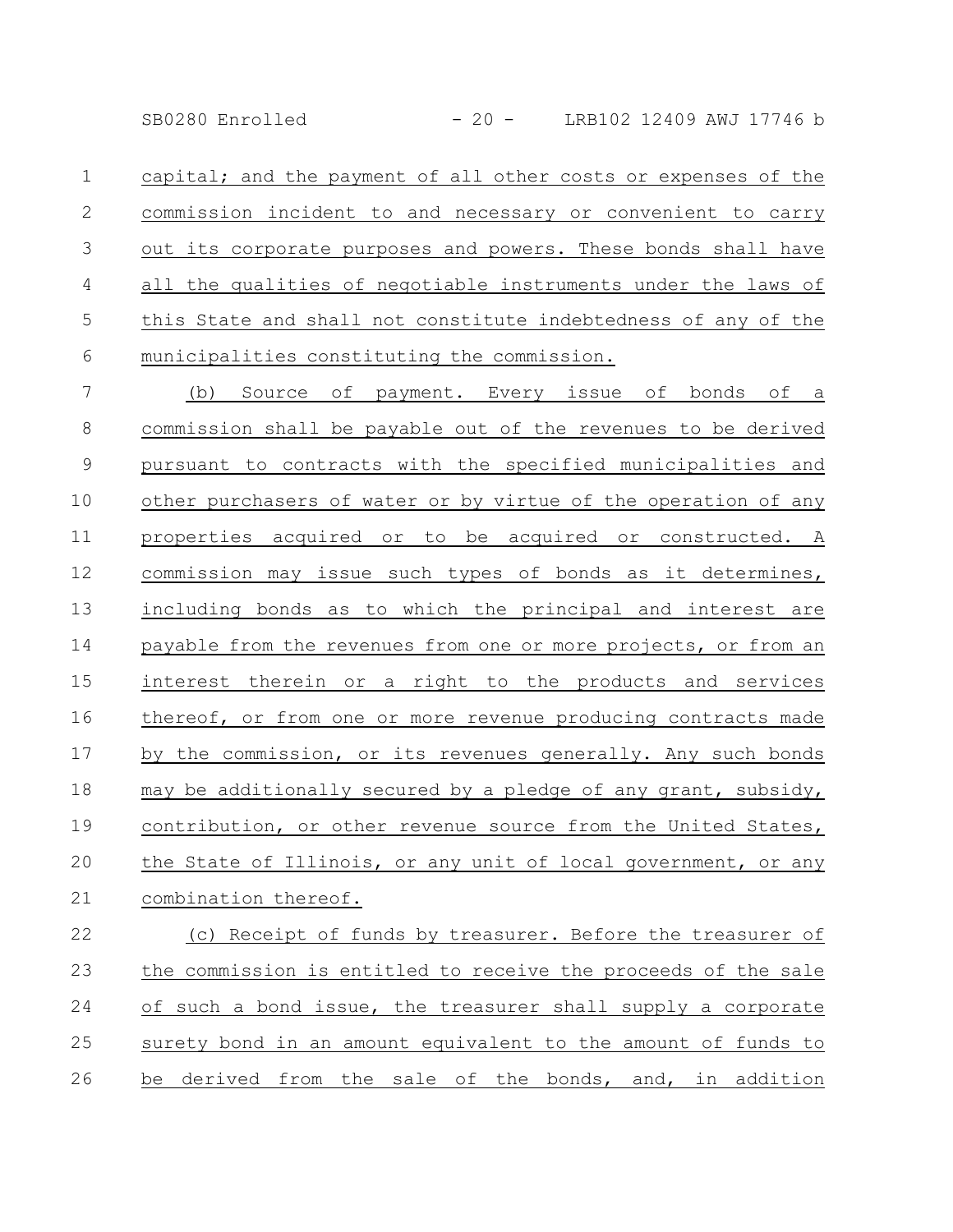SB0280 Enrolled - 21 - LRB102 12409 AWJ 17746 b

thereto, the treasurer shall supply a separate corporate surety bond for the faithful accounting of any funds that may come into that individual's possession in an amount equal to the amount of funds likely to come into the treasurer's hands in any one year from the revenue to be derived from the operation of any of the properties of the commission. The cost of these surety bonds shall be paid by the commission. The requirement to supply corporate surety bonds under this subsection does not apply to the extent that the proceeds of the sale of the bonds and other funds are subject to the administration of the trustee pursuant to a trust indenture with a bank or trust company. 1 2 3 4 5 6 7 8 9 10 11 12

(d) Approval process; terms. The revenue bonds shall be issued pursuant to an ordinance or resolution, or, in the alternative, pursuant to a master trust indenture as well as a supplemental trust indenture with each issuance, and may be issued in one or more series, and shall bear such date or dates, mature at such time or times within the estimated period of usefulness of the project involved and, in any event, not more than 50 years from the date thereof, bear interest at such rate or rates as authorized under Section 2 of the Bond Authorization Act, which rates may be fixed or variable, be in such denominations, be in such form, either coupon or registered, carry such conversion, registration, and exchange privileges, have such rank or priority, be executed in such manner, be payable in such medium of payment at such 13 14 15 16 17 18 19 20 21 22 23 24 25 26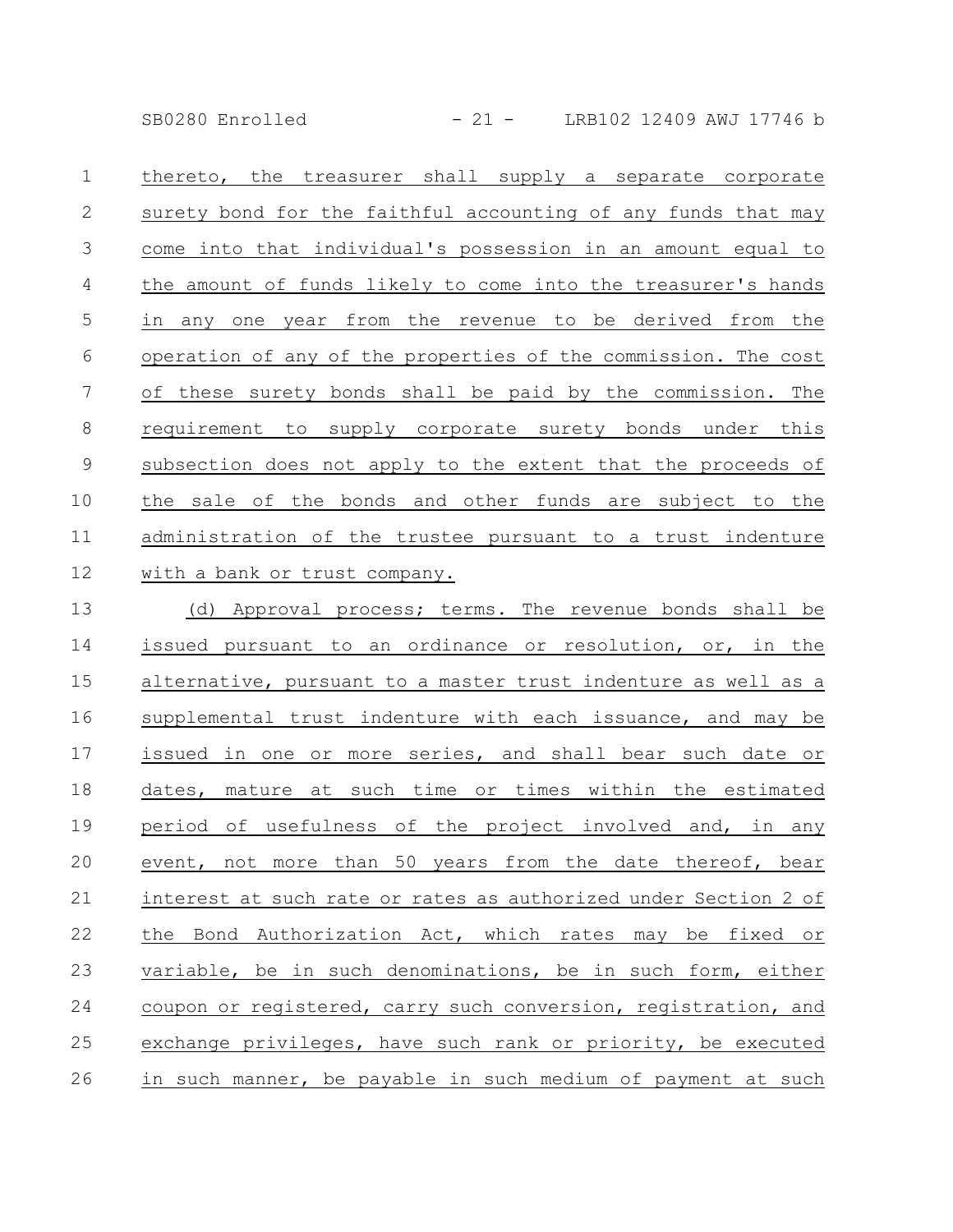| $\mathbf{1}$   | place or places within or without the State, be subject to such |
|----------------|-----------------------------------------------------------------|
| $\mathbf{2}$   | terms of redemption with or without premium, and contain or be  |
| $\mathfrak{Z}$ | subject to such other terms as the ordinance or resolution, or  |
| $\overline{4}$ | the master trust indenture or supplemental trust indenture or   |
| 5              | both, may provide, and shall not be restricted by the           |
| 6              | provisions of any other law limiting the amounts, maturities,   |
| 7              | interest rates, or other terms of obligations of public         |
| $\,8\,$        | agencies or private persons. The master trust indenture and     |
| $\mathsf 9$    | any supplemental trust indenture shall be entered into with a   |
| 10             | bank or trust company within or outside the State having trust  |
| 11             | powers and possessing capital and surplus of not less than      |
| 12             | \$50,000,000. The bonds shall be sold in such manner as the     |
| 13             | commission shall determine, at private or public sale. It       |
| 14             | shall not be necessary that the ordinance or resolution, or     |
| 15             | the master trust indenture or supplemental trust indenture or   |
| 16             | both, refer to plans and specifications nor that there be on    |
| 17             | file for public inspection prior to the adoption of such        |
| 18             | ordinance or resolution, or the master trust indenture or       |
| 19             | supplemental trust indenture or both, detailed plans and        |
| 20             | specifications of the project. This ordinance or resolution,    |
| 21             | or the master trust indenture or supplemental trust indenture   |
| 22             | or both, may contain such covenants and restrictions in         |
| 23             | relation to the operation of the properties under the control   |
| 24             | of the commission and the issuance of additional revenue bonds  |
| 25             | thereafter as may be deemed necessary or advisable for the      |
| 26             | assurance of payment of the bonds thereby authorized and as     |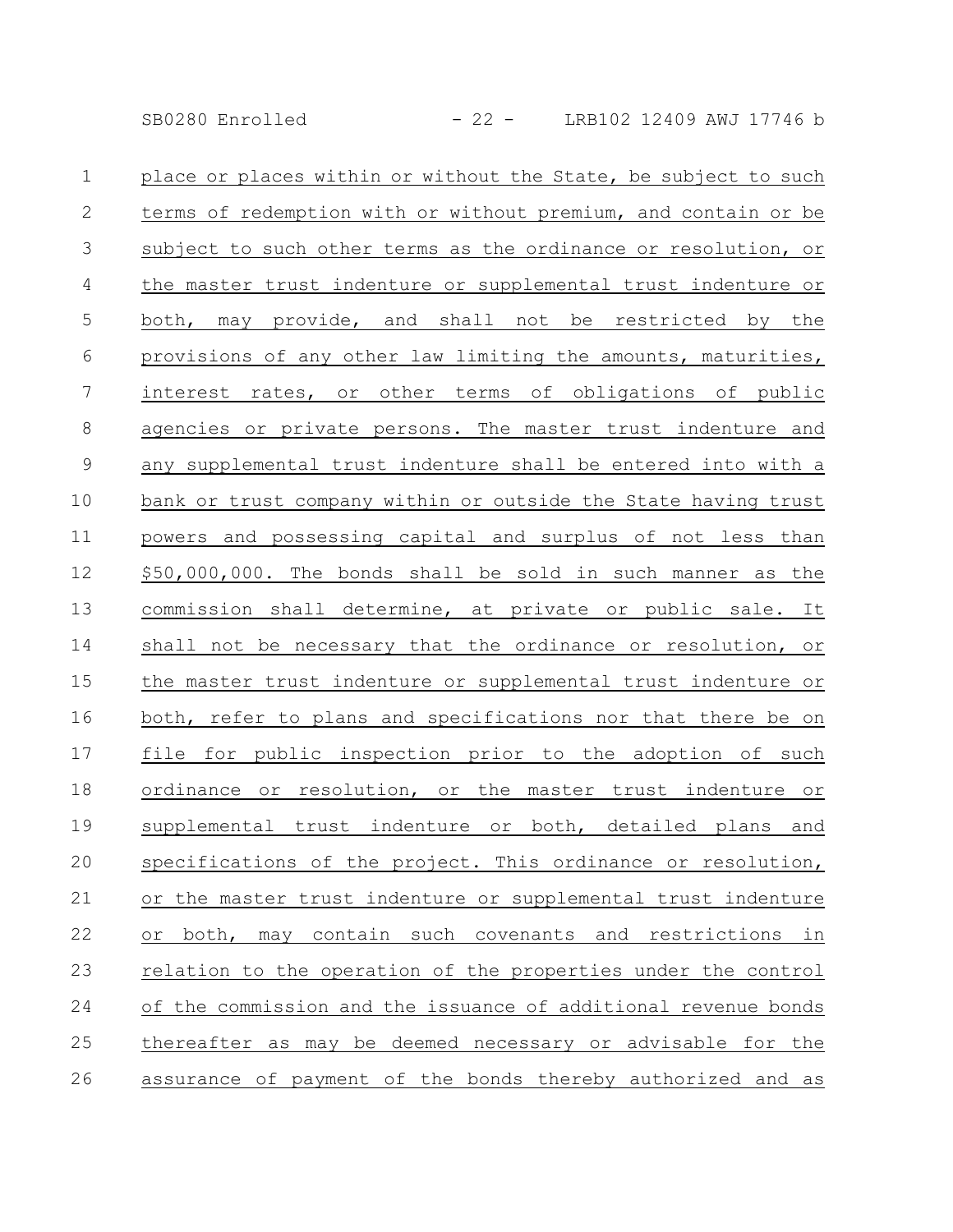SB0280 Enrolled - 23 - LRB102 12409 AWJ 17746 b

may be thereafter issued. It shall be plainly stated on each bond that it does not constitute an indebtedness of any municipality represented by the commission within the meaning of any statutory or constitutional limitation. Upon the issuance of revenue bonds, the revenue of the commission derived pursuant to contracts entered into for the sale of water to the municipalities that have formed the commission and to other municipalities that have become members pursuant to the intergovernmental agreement, as well as contracts entered into with other persons, corporations, political subdivisions, municipal corporations, or other governmental or non-governmental entities and from the operation of its properties, shall be accounted for as provided in the ordinance or resolution, or the master trust indenture or supplemental trust indenture or both, authorizing the issuance of the bonds. Any commission created under the provisions of this Division may also issue bonds for the purpose of providing funds for the payment, refunding, or redemption of any of the commission's bonds or notes before, after, or at their maturity, including the payment of redemption premiums or interest accruing or to accrue on such bonds or notes being paid or redeemed, and for the payment of any installments of interest accrued or to accrue on any bond or note. (e) No limitation. The provisions of this Section are not 1 2 3 4 5 6 7 8 9 10 11 12 13 14 15 16 17 18 19 20 21 22 23 24

a limit upon a municipality that is a home rule unit. 25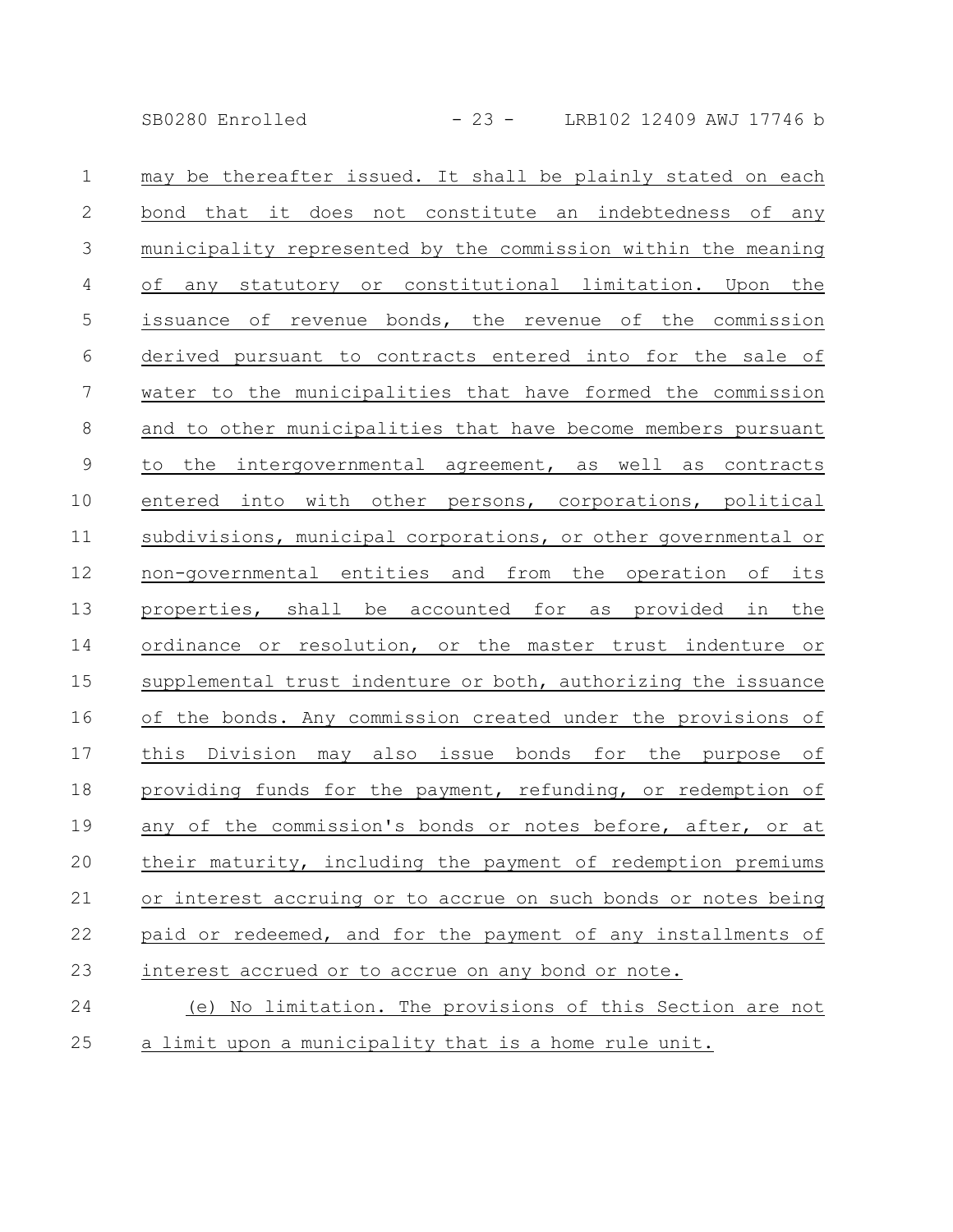SB0280 Enrolled - 24 - LRB102 12409 AWJ 17746 b

| $\mathbf 1$    | (65 ILCS 5/11-135.5-35 new)                                     |
|----------------|-----------------------------------------------------------------|
| $\mathbf{2}$   | Sec. 11-135.5-35. Revenues; rates; costs; construction          |
| 3              | contracts.                                                      |
| $\overline{4}$ | (a) Revenue fund. Whenever bonds are issued under this          |
| 5              | Division, the revenue received from the operation of the        |
| 6              | properties under the control of the commission shall be set     |
| 7              | aside as collected and deposited in a separate fund to be used  |
| 8              | only (1) in paying the cost of the operation and maintenance of |
| $\mathsf 9$    | those properties, (2) in providing an adequate depreciation     |
| 10             | fund, (3) in paying the principal of and interest upon the      |
| 11             | revenue bonds issued by the commission, as provided by this     |
| 12             | Division, (4) to comply with the covenants of the ordinance or  |
| 13             | resolution, or the master trust indenture or any applicable     |
| 14             | supplemental trust indenture or both, authorizing the issuance  |
| 15             | of such bonds, and (5) to carry out the corporate purposes and  |
| 16             | powers of the commission.                                       |
| 17             | (b) Rates and charges for waterworks system. If the             |
| 18             | commission has charge of the operation of a complete            |
| 19             | waterworks system, including the distribution mains, the        |
| 20             | commission shall establish rates and charges for water and the  |
| 21             | use of commission waterworks system facilities, which shall be  |
| 22             | sufficient at all times to pay the cost of operation and        |
| 23             | maintenance, to provide an adequate depreciation fund, to pay   |
| 24             | the principal of and interest upon all revenue bonds issued as  |
| 25             | provided by this Division, to comply with the covenants of the  |
| 26             | ordinance or resolution, or the master trust indenture or any   |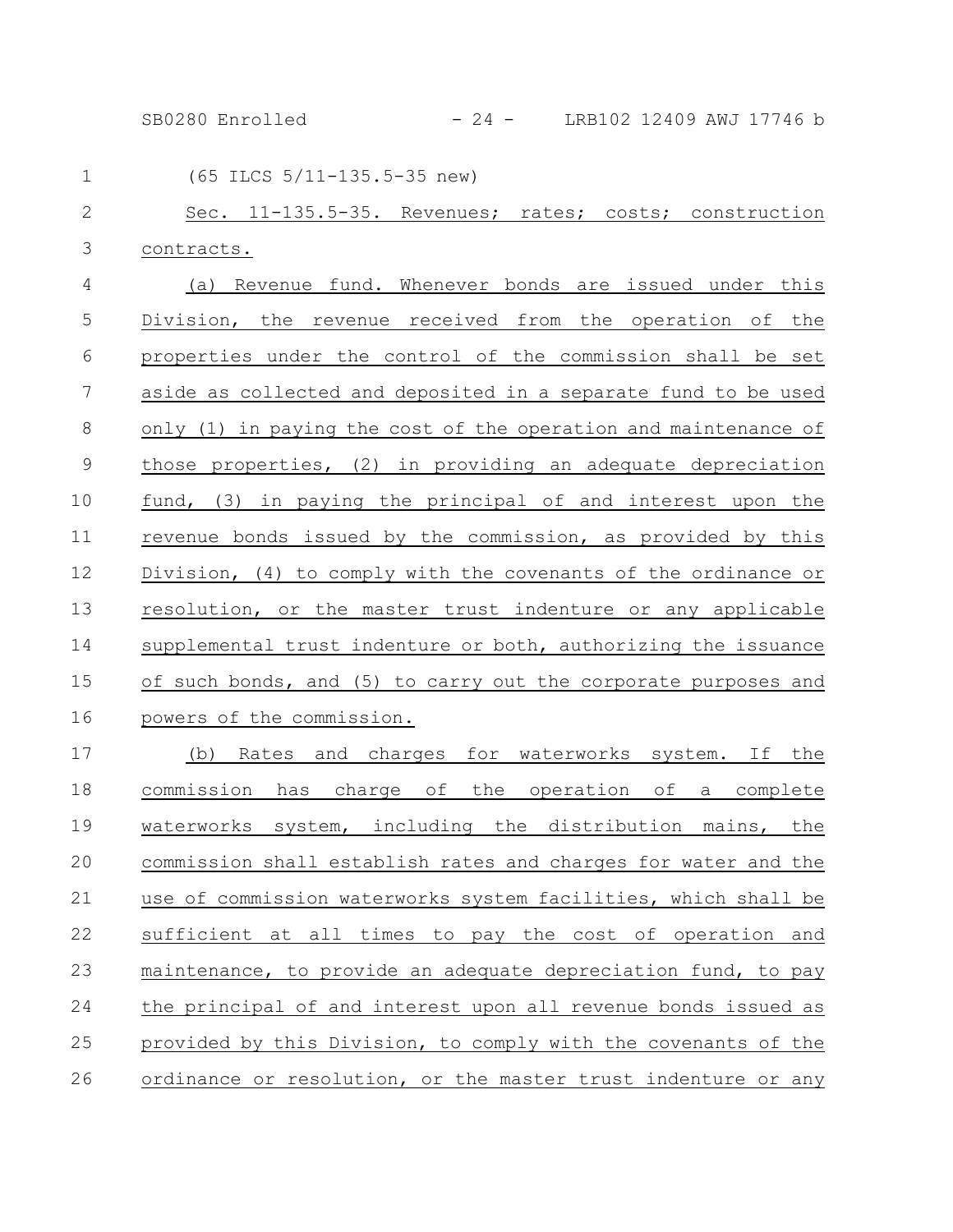| 1              | applicable supplemental trust indenture or both, authorizing   |
|----------------|----------------------------------------------------------------|
| $\mathbf{2}$   | the issuance of such bonds, and to carry out the corporate     |
| $\mathfrak{Z}$ | purposes and powers of the commission. Charges and rates shall |
| $\overline{4}$ | be established, revised, and maintained by ordinance and       |
| 5              | become payable as the commission may determine by ordinance.   |
| 6              | (c) Rates and charges for water source of supply. If the       |
| $\overline{7}$ | commission has charge of the operation of a common source of   |
| $8\,$          | supply of water, the municipalities represented by the         |
| $\mathsf 9$    | commission shall contract with the commission for water. These |
| 10             | municipalities shall establish such charges and rates for      |
| 11             | water supplied by them to consumers as will be sufficient at   |
| 12             | all times (1) to pay the cost of operation and maintenance of  |
| 13             | the respective waterworks systems (or combined waterworks and  |
| 14             | sewerage systems) of the municipalities, (2) to provide an     |
| 15             | adequate depreciation fund therefor, (3) to pay the principal  |
| 16             | of and interest on all revenue bonds of the municipalities     |
| 17             | payable from the revenues of the waterworks system (or         |
| 18             | combined waterworks and sewerage system), and (4) to pay the   |
| 19             | charges and rates established by the commission for the sale   |
| 20             | of water by the commission to, and the use of commission       |
| 21             | waterworks system facilities by, those municipalities. The     |
| 22             | commission shall establish such charges and rates for water    |
| 23             | supplied to those municipalities and the use of commission     |
| 24             | waterworks system facilities as will be sufficient at all      |
| 25             | times (1) to pay the cost of operation and maintenance of the  |
| 26             | common source of supply of water, (2) to provide an adequate   |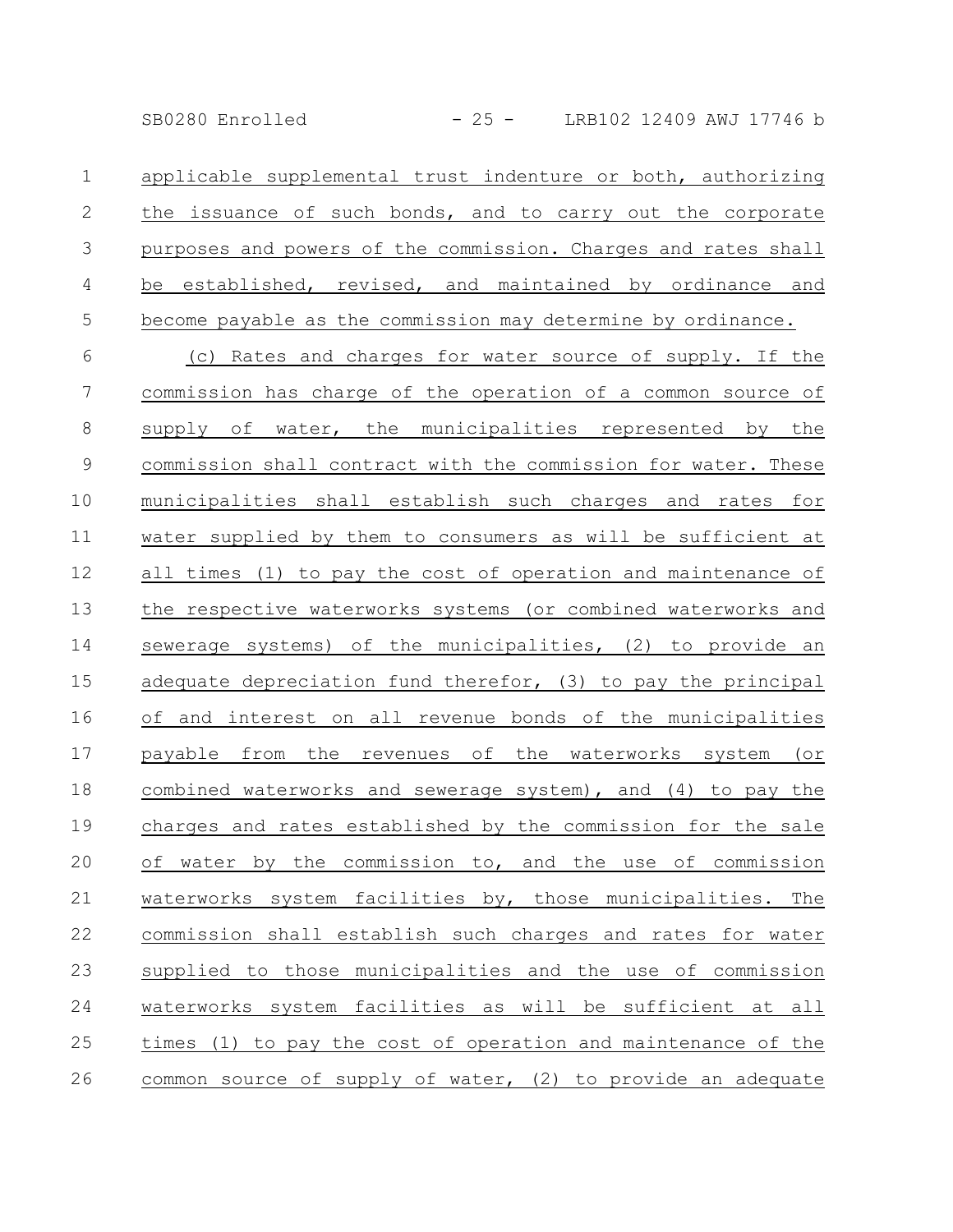SB0280 Enrolled - 26 - LRB102 12409 AWJ 17746 b

depreciation fund therefor, (3) to pay the principal of and interest on the revenue bonds issued by the commission, (4) to comply with the covenants of the ordinance or resolution, or the master trust indenture or any applicable supplemental trust indenture or both, authorizing the issuance of such bonds, and (5) to carry out the corporate purposes and powers of the commission, under the provisions of this Division. Contracts entered into between the commission and the specified municipalities shall include covenants for the establishment of rates and charges as provided in this Section. 1 2 3 4 5 6 7 8 9 10 11

(d) Pension costs. Contributions to a retirement fund or other pension alternative authorized by the Illinois Pension Code, including, without limitation, the Illinois Municipal Retirement Fund, by commissions created under this Division which have been included under the retirement fund or other pension alternative shall be considered a cost of operation and maintenance for the purposes of this Section. 12 13 14 15 16 17 18

(e) Enforcement of obligations. A holder of a bond or of any of its coupons issued under this Division, in a civil action, mandamus, or other proceeding, may enforce and compel performance of all duties required by this Division to be performed by such a commission or by any of the municipalities, including the making of rates and charges, the collecting of sufficient revenue, and the application thereof, as provided in this Division. 19 20 21 22 23 24 25 26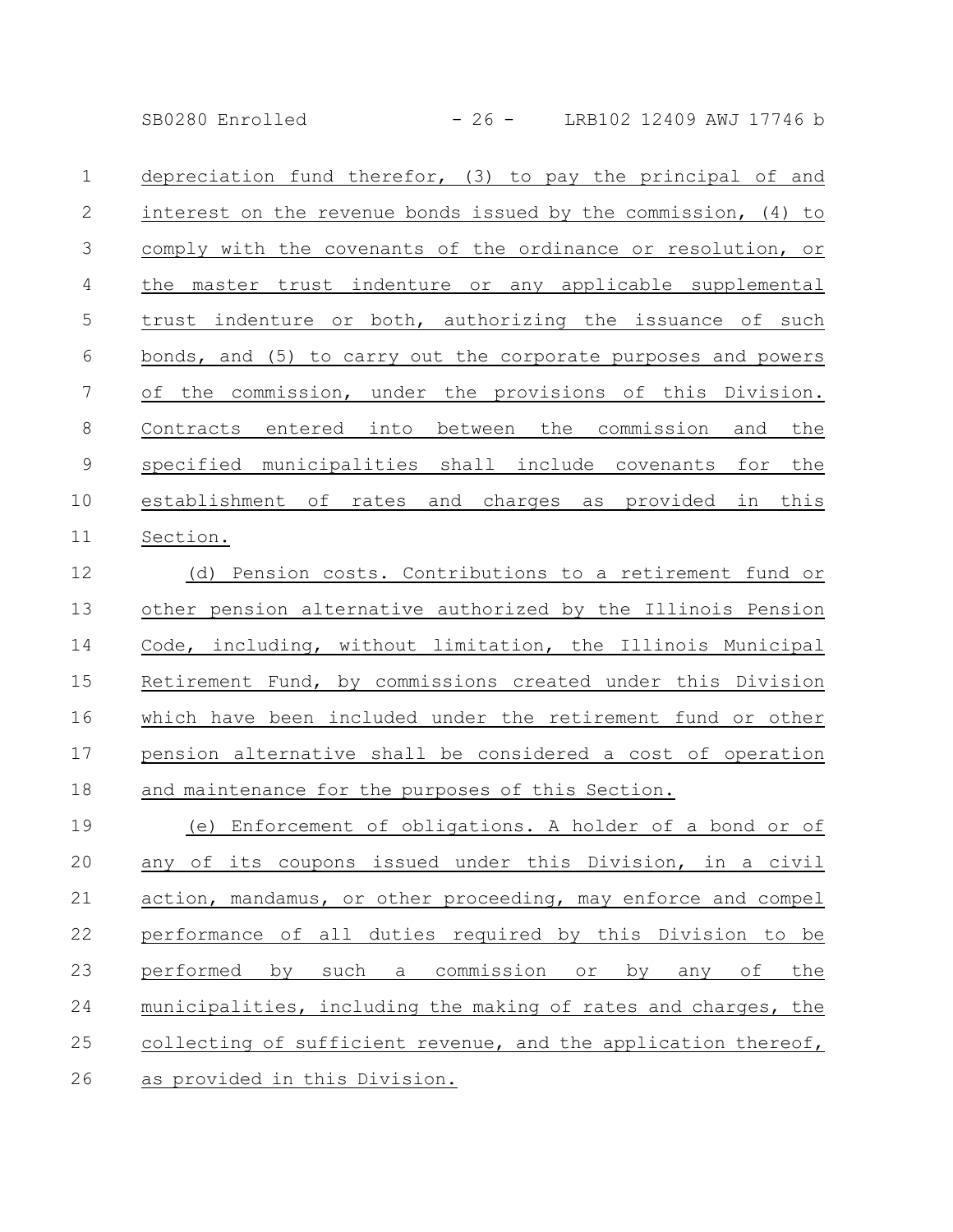SB0280 Enrolled - 27 - LRB102 12409 AWJ 17746 b

| $\mathbf 1$     | (f)<br>Construction contracts. All or any portion of a                        |
|-----------------|-------------------------------------------------------------------------------|
| $\mathbf{2}$    | waterworks system or other public improvement of such a                       |
| 3               | commission, when the expense thereof will exceed the greater                  |
| 4               | of (i) \$25,000 or (ii) the amount of expense above which a work              |
| 5               | or public improvement by a municipality must be let to the                    |
| 6               | lowest responsible bidder after advertising for bids under                    |
| $7\phantom{.0}$ | Section 8-9-1 of this Code, shall be constructed, maintained,                 |
| 8               | or repaired either: (1) by a contract let to the lowest                       |
| $\mathsf 9$     | responsible bidder after advertising for bids, in the manner                  |
| 10              | prescribed by the commission's bylaws, rules, and regulations                 |
| 11              | by the vote required as established in<br>the<br>and                          |
| 12              | intergovernmental agreement pursuant to Section 11-135.5-25;                  |
| 13              | or (2) without advertising for bids, if authorized by a vote of               |
| 14              | a majority of all the commissioners<br>greater than<br>as                     |
| 15              | established in the intergovernmental agreement pursuant to                    |
| 16              | Section 11-135.5-25. The commission's bylaws, rules,<br>and                   |
| 17              | regulations shall provide for an alternative procedure for                    |
| 18              | emergency procurement if an emergency makes it impracticable                  |
| 19              | to follow the procedures in this subsection.                                  |
| 20              | (g) Project labor agreement. In connection with a contract                    |
| 21              | by a commission for the construction of all or any portion of a               |
| 22              | other<br>public<br>improvement of<br>waterworks<br>system<br>$\circ$ r<br>the |
| 23              | the commission must enter into a project labor<br>commission,                 |

agreement with the applicable local building trades council prior to the commencement of any and all construction, building, renovation, demolition, or any material change to 24 25 26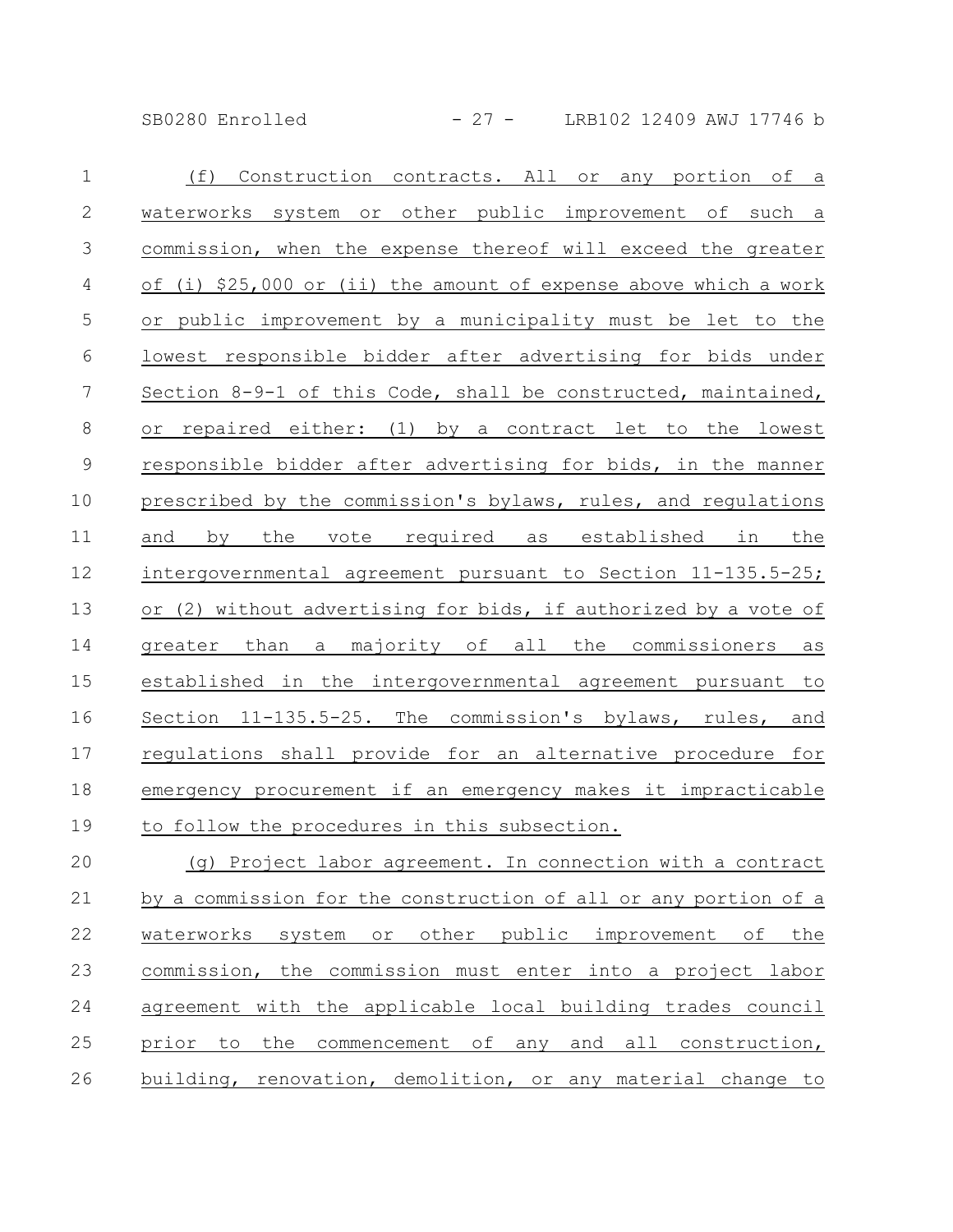1 the structure or land.

| $\mathbf{2}$    | $(65$ ILCS $5/11-135.5-40$ new)                                         |
|-----------------|-------------------------------------------------------------------------|
| 3               | Sec. 11-135.5-40. Property.                                             |
| $\overline{4}$  | (a) Generally. A commission may (i) acquire, hold, sell,                |
| 5               | lease as lessor or lessee, transfer, or dispose of real or              |
| $\sqrt{6}$      | personal property, or interest therein, and (ii) acquire by             |
| $7\phantom{.0}$ | gift, legacy, or grant any real estate or personal property,            |
| $8\,$           | or rights therein, in all such instances as it deems                    |
| $\mathsf 9$     | appropriate in the exercise of its powers for its lawful                |
| 10              | purposes, whether the land or personal property is located              |
| 11              | within or outside the boundaries of the members of the                  |
| 12              | commission. The commission also may accept any grant, subsidy,          |
| 13              | or contribution from the United States, the State of Illinois,          |
| 14              | a unit of local government, or any other governmental entity,           |
| 15              | or any combination thereof.                                             |
| 16              | (b) Private property. Whenever a commission passes an                   |
| 17              | ordinance for the construction or acquisition of any                    |
| 18              | waterworks properties, or improvements or extension or mains,           |
| 19              | pumping stations, reservoirs, or other appurtenances thereto,           |
| 20              | which such commission is authorized to make, the making of              |
| 21              | which will require that private property be taken or damaged,           |
| 22              | commission<br>compensation therefor<br>be<br>such<br>may<br>cause<br>to |
| 23              | ascertained and may condemn and acquire possession thereof in           |
| 24              | manner as nearly as may be, as provided for the<br>the same             |
| 25              | exercise of the right of eminent domain under the Eminent               |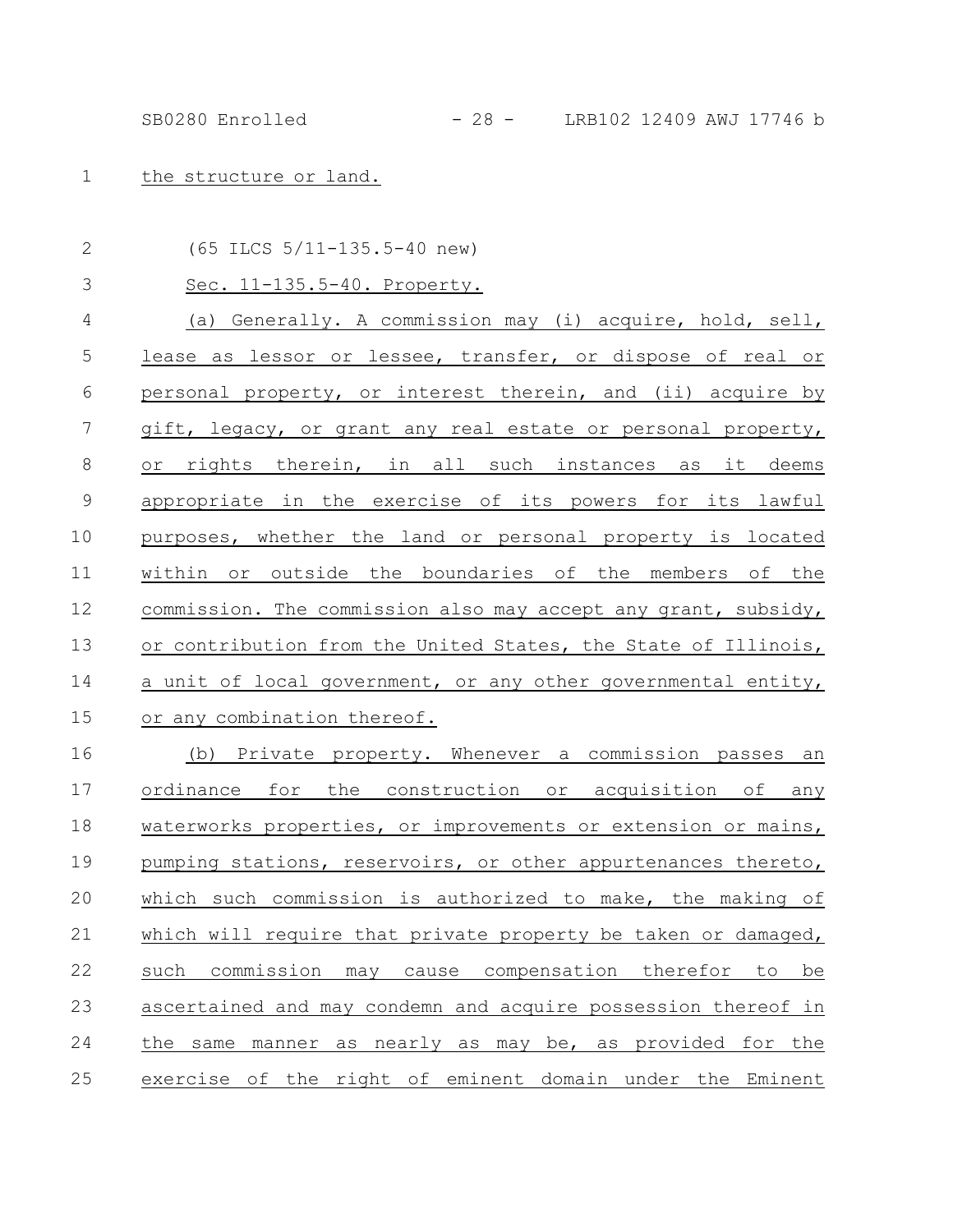SB0280 Enrolled - 29 - LRB102 12409 AWJ 17746 b

Domain Act. However, proceedings to ascertain the compensation to be paid for taking or damaging private property shall be instituted in the circuit court of the county where the property sought to be taken or damaged is situated. 1 2 3 4

(c) Public property. When a commission created under this Division requires that public property be taken or damaged for the purposes specified in this Section, the commission may condemn and acquire possession of public property and cause compensation for such public property to be ascertained in the same manner provided for the exercise of the right of eminent domain under the Eminent Domain Act while the commission has the power to initiate action in the manner provided by Article 20 of the Eminent Domain Act. 5 6 7 8 9 10 11 12 13

(d) Highways and public ground. A commission may construct, maintain, alter, and extend its water mains as a proper use of highways along, upon, under, and across any highway, street, alley, or public ground in the State, including highways within a municipality, but so as not to inconvenience the public use thereof, and the commission may construct, maintain, and operate any conduit or conduits, water pipe or pipes, wholly or partially buried or otherwise in, upon, and along any of the lands owned by the State and under any of the public waters therein. However, the right, permission, and authority hereby created shall be subject to all public rights of commerce and navigation and the authority of the United States in behalf of such public rights and also 14 15 16 17 18 19 20 21 22 23 24 25 26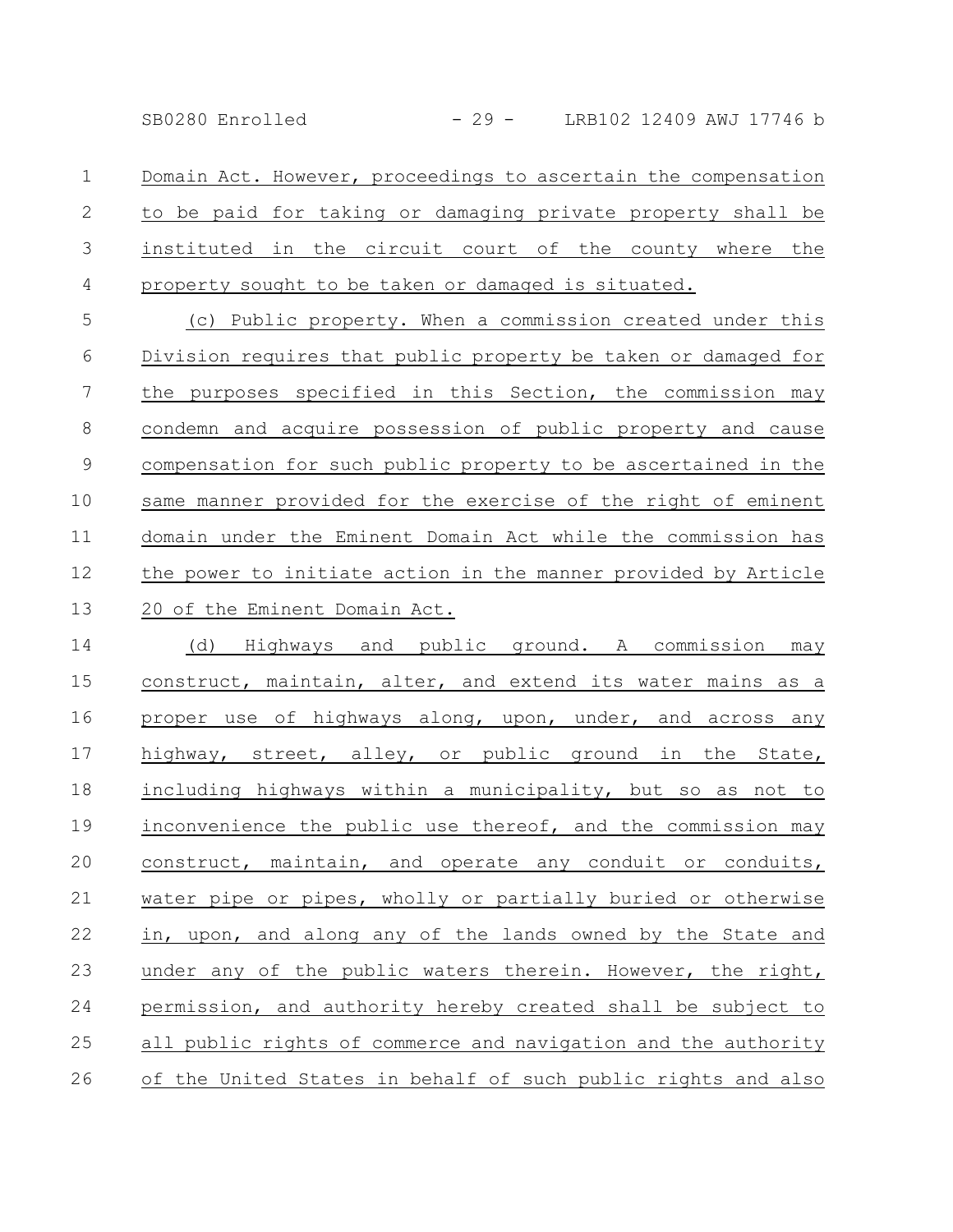SB0280 Enrolled - 30 - LRB102 12409 AWJ 17746 b

the laws of the State to regulate and control the same. Notice shall be given to the highway authorities of a municipality, county, township, road district, or township district in which such highway, street, or public way may be situated at least 60 days before any construction or installation work in such highway or street shall commence. All laws and ordinances pertaining to such work for the protection of the public and of public property shall be complied with, except that no fee may be charged such commission for the construction or installation of such facilities in such public places. 1 2 3 4 5 6 7 8 9 10

(e) Surplus property. When, in the opinion of a commission, real estate owned by it, however acquired, is no longer necessary, appropriate, required for the use of, profitable to, or for best interest of the commission, such commission may, by resolution, lease such surplus real estate for a period not to exceed 99 years or sell such surplus real estate, in accordance with procedures established in the intergovernmental agreement or bylaws or adopted by resolution by such commission. 11 12 13 14 15 16 17 18 19

(f) Tax exemption. All property, income, and receipts of or transactions by a commission shall be exempt from all taxation, the same as if it were the property, income, or receipts of or transaction by the member municipalities. 20 21 22 23

(g) Agricultural impact mitigation agreement. For any private property that is used for agricultural purposes, as defined in Section 1-60 of the Property Tax Code, that is 24 25 26